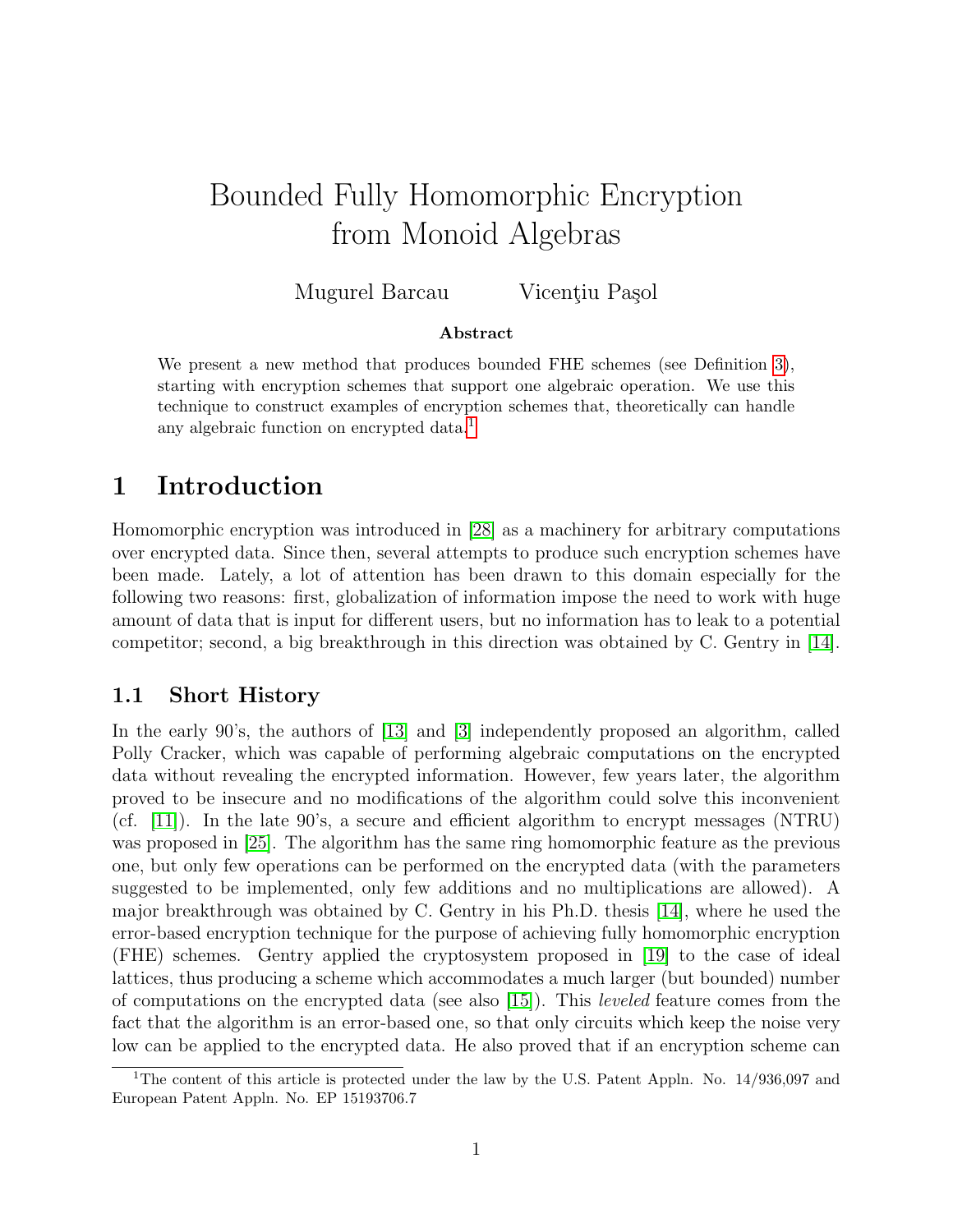handle its own decryption algorithm (augmented by a single gate), in other words the scheme is bootstrappable, then one can use it in a limiting process to produce a FHE scheme. The word limiting is important from the practical implementation point of view because, in this sense, one can achieve only leveled FHE, i.e. one has to prescribe from the beginning the maximum degree (or the depth) of the polynomials to be computed on the encrypted data. Since then an entire collection of fully homomorphic encryption schemes were constructed [\[38\]](#page-17-0), [\[35\]](#page-17-1), [\[10\]](#page-15-4), the methodology in Gentry's seminal work being followed.

A second generation of schemes started with the work of Brakerski and Vaikuntanathan [\[6\]](#page-15-5), who established FHE in a simpler way, based on the learning with errors (LWE) assumption. To accommodate multiplication and hence obtain (leveled) fully homomorphic encryption schemes, the authors had to introduce the so-called re-linearization technique. Also, the construction was refined using a modulus switching technique to obtain better efficiency (see also [\[8\]](#page-15-6)). Currently, perhaps the simplest (leveled) FHE scheme based on the learning with errors assumption is by Brakerski [\[7\]](#page-15-7) who builded on Regev's public key encryption scheme [\[29\]](#page-16-3). The most recent achievement in this direction was obtained in [\[18\]](#page-16-4), where the authors were able to construct a simpler (leveled) FHE scheme based on the LWE assumption by removing the extensive and complicated step that involves the re-linearization procedure. It is worth mentioning here that the error-based technique was borrowed by the authors of [\[1\]](#page-14-1) to construct a more secure variant of Polly Cracker. Their cryptosystem can be seen both as a high-dimensional generalization of Regev's LWE-based scheme and as a noisy generalization of the Polly Cracker-style cryptosystems (cf. [\[24\]](#page-16-5)). Also the re-linearization technique was used to produce a more secure NTRU cryptosystem [\[37\]](#page-17-2) (for a survey on recent developments on NTRU cryptosystems see [\[36\]](#page-17-3)).

The current state of the art in terms of FHE implementation is represented by a recent software library (HElib), developed by Halevi and Shoup, which is available for public trial at https://github.com/shaih/HElib. HElib is an implementation of the RLWE encryption scheme described in [\[8\]](#page-15-6), along with many other optimizations [\[22\]](#page-16-6). To achieve FHE, the authors implemented a new recryption procedure with running times around 6 minutes [\[23\]](#page-16-7). The fact that bootstrapping takes such a large amount of time makes this implementation of FHE unattractive. Future work in this direction will focus on minimizing the running time of the FHE bootstrapping procedure [\[12\]](#page-15-8).

#### <span id="page-1-0"></span>1.2 Short discussion about practical encryption

Unfortunately, all error-based encryption schemes proposed until now are far from being practical. But what exactly means practical? The security/efficiency of an algorithm cannot just be considered as a function of the security parameter and prove polynomial asymptotics about it. It is not feasible from the practical point of view. A practical implementation has only a finite and well established range for the security parameter. A polynomial in the security parameter can take much larger values than an exponential in the practical range if, for example, the coefficients of that polynomial are large enough. It is also true that the practical range of the security/efficiency parameter (for a given encryption scheme) varies in time, i.e. an algorithm which proved unfeasible from the practical point of view 10 years ago, now can be implemented successfully. This is why we promote and advocate a strategy to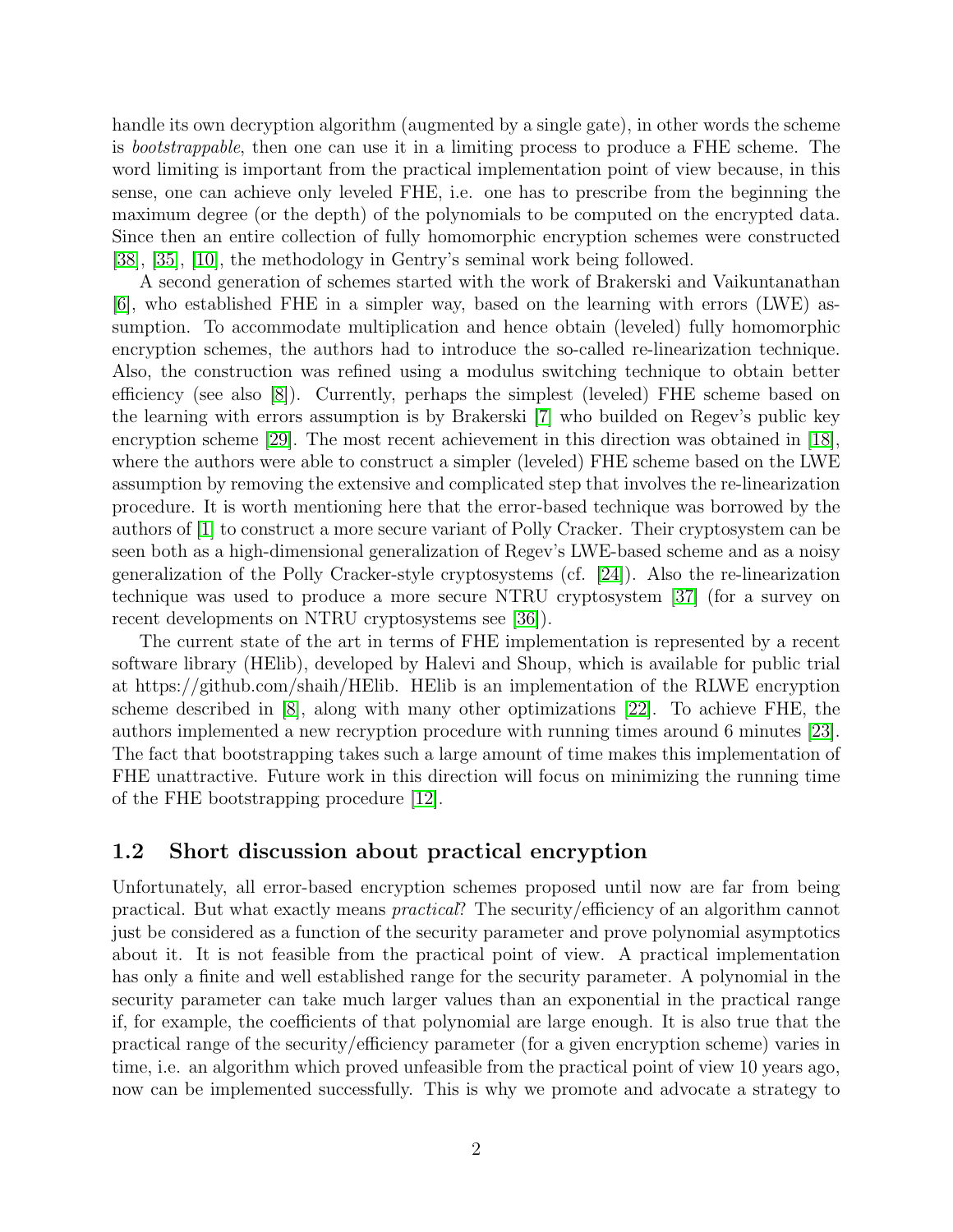redefine the concepts of security and efficiency in a way to become practical for implementing algorithms. The notions should depend on the computing power and the power to stock and transmit information at a given time so one knows for example what "practical" means for an algorithm to be implemented and be able to predict the security/efficiency in the future if for example one assumes Moore's law.

### 1.3 Our results

In 2013 at the UCI conference "Workshop on Lattices with Symmetry", C. Gentry asked if one can actually realize at least a leveled FHE but with an algorithm that is not errorbased. In our attempt to answer Gentry's question we rediscovered an idea that goes back to Grigoriev and Ponomarenko in [\[21\]](#page-16-8), which from the mathematical point of view is very natural. If one has an encryption scheme which supports one operation (such encryption schemes are abundant in the literature), then one can use the group algebra theory to obtain an encryption scheme that can handle any algebraic function on the encrypted data. However, the algorithms presented in [\[21\]](#page-16-8) do not produce FHE, i.e. ring homomorphic encryptions over the field  $\mathbf{F}_2$ .

Our scheme is more general and flexible enough to overcome the weaknesses of Grigoriev and Ponomarenko' construction, proposing a blueprint to produce bounded FHE schemes, which are less restrictive than (compact) FHE schemes (see Definition 3 bellow). We also give in this paper several examples and analyze their properties.

We point out that the compactness property was introduced in order to avoid trivial encryptions. But one has to notice that boundedness also eliminates the possibility of encrypting "trivially". Moreover, we shall prove that from a practical point of view, the theoretical notions of compactness and boundedness are not different, and to be fair, none of them guaranties efficiency.

### 1.4 Layout of the paper

In Section 2 we review background information from the theory of homomorphic encryption schemes, introduce the notion of bounded schemes and prove that from the practical point of view it is equivalent with the notion of compact schemes. In section 3, we give background information about monoid algebras. In Section 4 we describe our main construction, which gives the general recipe for producing ring HE schemes starting with encryption schemes that have homomorphic properties with respect to one operation. We give examples of this construction in Sections 5 and 6. The examples we give are, in some sense, complementary to each other and reflect important instances of our blueprint. We conclude the paper in the last section.

### 2 Homomorphic Encryption Schemes

The homomorphic encryption schemes in their generality were treated by different authors and many treaties. We refer to [\[33\]](#page-17-4) for a monograph treatment of the subject and to [\[2\]](#page-14-2) for a treatment of their security behavior. General encryption schemes are composed of three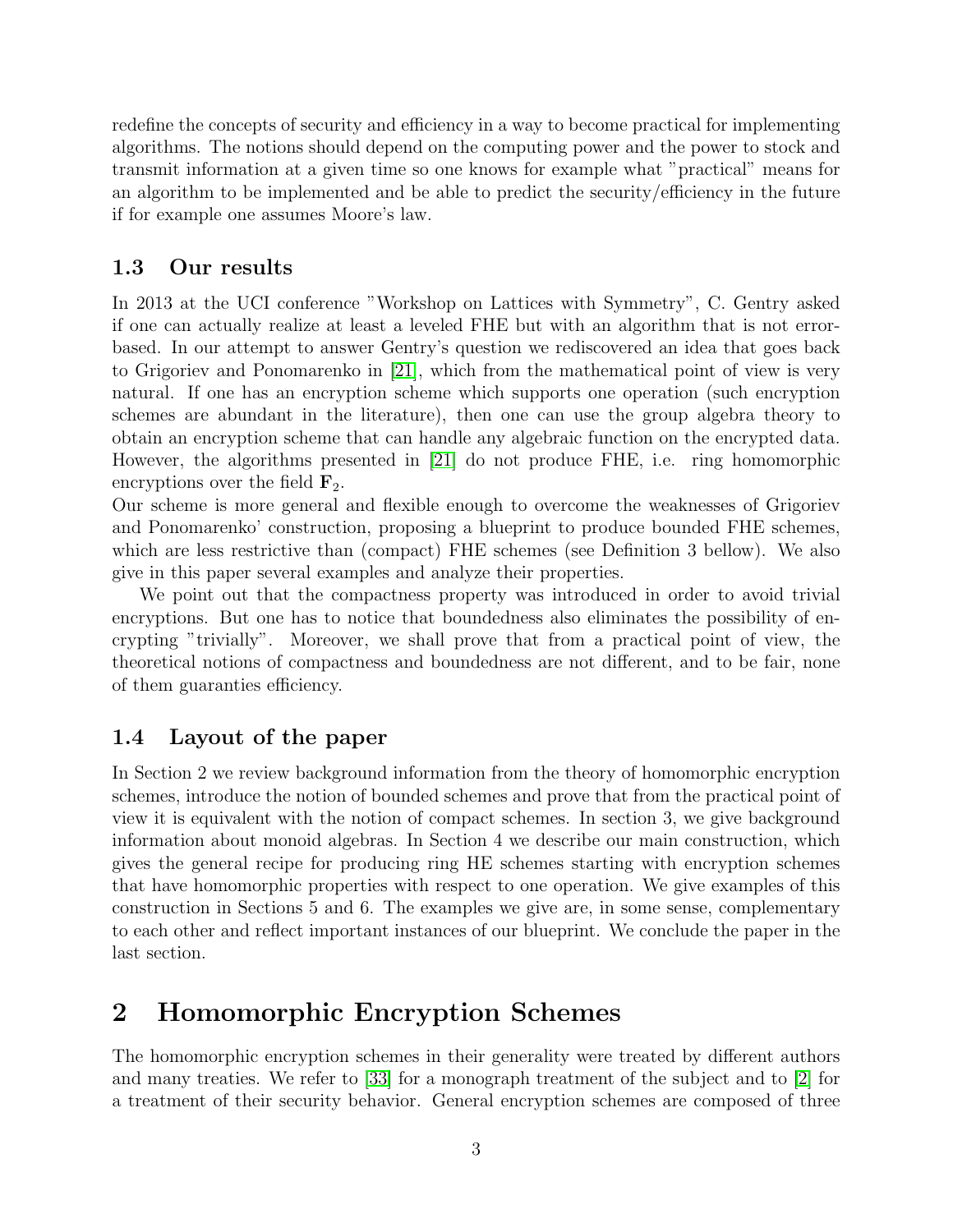algorithms: KeyGen, Enc, Dec and two sets: the plaintext space  $P$  and the ciphertext space C. Basically, one generates, given a security parameter  $\lambda$ , a secret and a public key  $(sk, pk)$ by KeyGen, then the next two algorithms describe how to associate to a plaintext  $m \in \mathcal{P}$ a ciphertext  $c \in \mathcal{C}$  using the public key pk and viceversa, using the secret key sk, how to associate to a ciphertext  $c \in \mathcal{C}$  a plaintext  $m = \text{Dec}(c)$ , such that  $\text{Dec}(\text{Enc}(m)) = m$ . Since in our work the key generation is made explicitly, we assume in what follows the existence of this algorithm in all of the encryption schemes without mentioning it in the notation. We will write for short such an encryption scheme by the quadruple  $(C, \mathcal{P}, \text{Enc}, \text{Dec})$ .

**Definition 1.** Let  $AS$  be an algebraic structure, such as semigroup, monoid, group, ring, etc. An AS homomorphic encryption scheme  $(G, H, \text{Enc}, \text{Dec})$  is an encryption scheme such that both plaintext space  $H$  and ciphertext space  $G$  are endowed with the algebraic structure AS and such that  $\text{Dec}: G \to H$  is an AS-homomorphism.

We note that different authors give different names for such an encryption scheme, all of them bearing the name homomorphic. Some authors give the name group homomorphic encryption schemes to the above definition while they don't require the plaintext (respectively ciphertext) space to be an actual group but only to have operations compatible with the decryption algorithm (which would actually correspond to semi-group homomorphic encryption schemes in our definition).

It is also worth to mention that many of the encryption schemes already treated in the literature are in fact group homomorphic schemes (RSA, ElGamal, Paillier, Goldwasser-Micali, Benaloh, etc.), but one can produce other schemes where the spaces have only a monoid structure or even a semigroup structure.

Practical encryption schemes require additional constraints on the algorithms KeyGen, Enc and Dec such that the encryption and decryption processes are both feasible, secure and efficient. For an AS-homomorphic encryption scheme the algorithms that compute the algebraic structure on both plaintext and ciphertext spaces need also be efficient. This means that there exists a fourth algorithm, called the Evaluation algorithm and denoted by Eval( $f, \bar{c}$ ), which takes as input any circuit f that can be represented only by AS-operations and a corresponding number of ciphertexts and outputs a ciphertext. This algorithm is required to be compatible with the decryption algorithm, i.e.  $\text{Dec}(\text{Eval}(f, \bar{c})) = f(\text{Dec}(\bar{c})).$ 

**Definition 2.** An AS homomorphic encryption scheme  $(G, H, \text{Enc}, \text{Dec})$  is called a *leveled* AS homomorphic encryption scheme if the decryption algorithm is correct only for a certain number of AS operations made on G.

We remark that so far all of the proposed secure ring homomorphic encryption schemes are "error"-based schemes which make them leveled for practical purposes. Even if the scheme is bootstrapable (see  $[15]$ ), the practical implementation of such a scheme is leveled, because the construction of a fully homomorphic encryption scheme out of a bootstrapable one is a limiting process. However, the authors of [\[17\]](#page-15-9) where able to obtain a "pure" fully homomorphic encryption scheme by constructing a circular ladder of encryption keys, under an additional assumption called circular security. The idea was implemented in HElib (see [\[23\]](#page-16-7) for more details).

The above definitions imply a parametrized set,  $HE(\lambda)$ , of encryption schemes.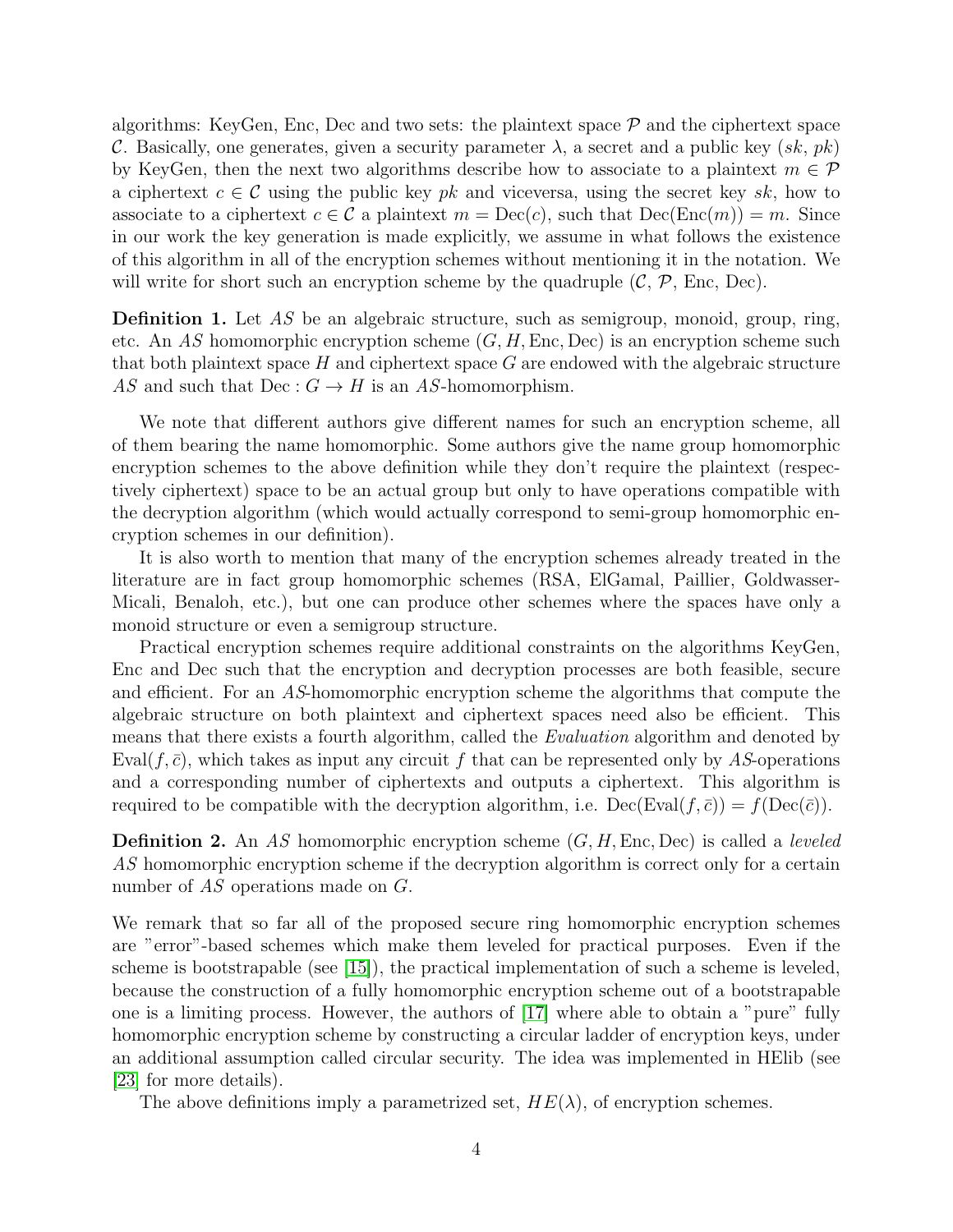<span id="page-4-0"></span>**Definition 3** (see also [\[6\]](#page-15-5), Definition 3.4.). A homomorphic encryption scheme,  $HE(\lambda)$ , is called *compact* if there exists a function  $s = s(\lambda)$  such that:

- 1. The output length of  $Eval_{HE(\lambda)}(C, c)$  is at most  $s(\lambda)$  bits long (regardless of the circuit C or the number of inputs  $c$ ).
- 2. As a function of  $\lambda$ , s is asymptotically polynomial.

A scheme where only condition 1. holds will be called bounded.

We would like to point out that all the ring homomorphic encryption schemes constructed in this paper are bounded.

Remark 4. The initial name we used for bounded homomorphic encryption schemes was quasi-compact. But this name was already used in Gentry's thesis (see also [\[9\]](#page-15-10) for the definition in quantum homomorphic encryption), to denote a class of homomorphic encryption schemes for which  $s = s(\lambda, depth(C))$  is polynomial both in the security parameter and in the depth of the circuit. As one can easily see, the two notions are complementary in the sense that a bounded and quasi-compact scheme is compact. The quasi-compact schemes make sense from the practical point of view, but from a theoretical point of view they can never be "embedded" into a compact scheme if they are not already. The meaning of this sentence will become apparent in the next theorem.

The following theorem shows that any bounded encryption scheme can always be fit into a compact one, as long as there exists such a compact scheme.

**Theorem 5.** Let  $S(\lambda)$  be a bounded scheme and assume that there exists a compact scheme  $S'(\lambda)$ . Let  $I = [\lambda_0, \lambda_1]$  be the practical (any finite for that matter) range of the security parameter. Then, there exists a compact scheme S'' such that  $S''(\lambda) = S(\lambda)$  for all  $\lambda \in I$ .

*Proof.* The proof is constructible. We define  $S''(\lambda)$  to be  $S(\lambda)$  if  $\lambda \in I$  and to be  $S'(\lambda)$  else. Since the asymptotics of the scheme  $S''$  is the same as the asymptotics of the scheme  $S'$  and for a finite range of  $\lambda$ , any function can be bounded polynomially, we get our conclusion.  $\Box$ 

We end the section by recalling that the notion of fully homomorphic encryption scheme (see for example [\[15\]](#page-15-3)) is equivalent to the ring homomorphic encryption scheme, where the plaintext space is the field with two elements  $\mathbf{F}_2$ . Indeed, this is due to the fact that any boolean circuit with XOR and AND gates can be written as a polynomial over  $\mathbf{F}_2$  with the XOR and AND gates replaced by addition and multiplication (for more details see [\[16\]](#page-15-11)).

# 3 Monoid Algebras

In this section we recall how one can associate to any monoid and any commutative ring with unity a certain algebra and we will explore its properties. Let  $(M, \cdot)$  be a monoid and let R be a commutative ring with unity. As an R-module the monoid algebra  $R[M]$  is free with a basis consisting of the symbols  $[x], x \in M$ , and the multiplication defined by the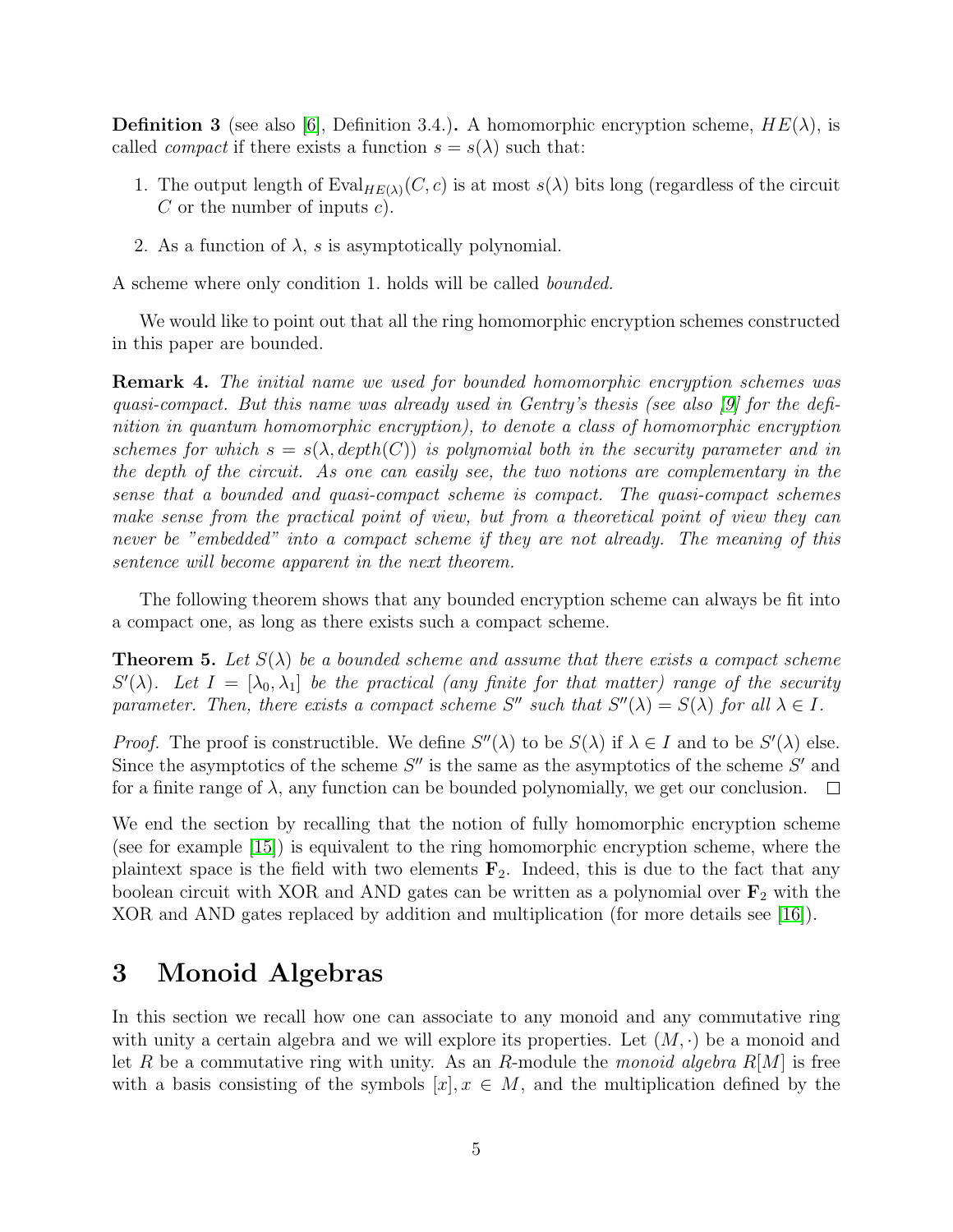R-bilinear extension of  $[x] \cdot [y] = [xy]$ . Therefore every element of  $a \in R[M]$  has a unique representation

$$
a = \sum_{x \in M} a_x[x] \tag{1}
$$

in which  $a_x = 0$  for all but finitely many  $x \in M$ , and the product of  $a, b \in R[M]$  is given by

$$
ab = \sum_{x \in M} \left( \sum_{yz=x} a_y b_z \right) [x]. \tag{2}
$$

Notice that the identity element of  $R[M]$  with respect to multiplication is 1 $|e|$  where e is the identity element of M. If M is a group then the monoid algebra above is called a *group* algebra. Notice that the R-algebra  $R[M]$  is commutative if and only if M is commutative.

**Example 6.** If M is the free monoid in one generator then  $R[M] \cong R[X]$  as R-algebras, whereas if G is the free group in one generator then  $R[G] \cong R[X, \frac{1}{X}]$  as  $R$ -algebras.

An R-character of a monoid M is a monoid homomorphism  $\chi : M \to A$  from M to the multiplicative monoid of an R-algebra A, i.e.  $\chi(xy) = \chi(x)\chi(y)$ , for all  $x, y \in M$ , and  $\chi(e) = 1$ . The monoid algebra  $R[M]$  is characterized up to isomorphism by the following universality property: for every R-character  $\chi : M \to A$ , there exists a unique R-algebra homomorphism  $R[M] \to A$  extending  $\chi$ . If we also denote by  $\chi$  the extension  $R[M] \to A$ then:

$$
\chi\left(\sum_{x \in M} a_x[x]\right) = \sum_{x \in M} a_x \chi(x). \tag{3}
$$

Let M, N be monoids, and  $\phi: M \to N$  be a monoid homomorphism. Then  $\phi$  induces an R-algebra homomorphism  $\phi_R : R[M] \to R[N]$  via

<span id="page-5-0"></span>
$$
\phi_R(\sum_{x \in M} a_x[x]) = \sum_{x \in M} a_x[\phi(x)]. \tag{4}
$$

Notice that formula [\(4\)](#page-5-0) defines  $\phi_R$  as the R-linear extension of  $\phi$ .

For any R-algebra A, there is a natural R-algebra homomorphism  $\epsilon : R[A] \to A$  given by

$$
\epsilon \left( \sum_{x \in R} r_x[x] \right) = \sum_{x \in R} r_x x. \tag{5}
$$

### 4 Blueprint

Let R be a ring, which we will assume throughout the paper to be finite. Let also  $(G, H, E, D)$ be a monoid homomorphic encryption scheme. Consider an efficiently computable R-character  $\chi : H \to A$ , where A is a finite R-algebra, and consider also the monoid algebra R[G]. As explained above, the monoid homomorphism  $D: G \to H$  induces the R-algebra homomorphism  $D_R : R[G] \to R[H]$ . At the same time the R-character  $\chi$  induces the R-algebra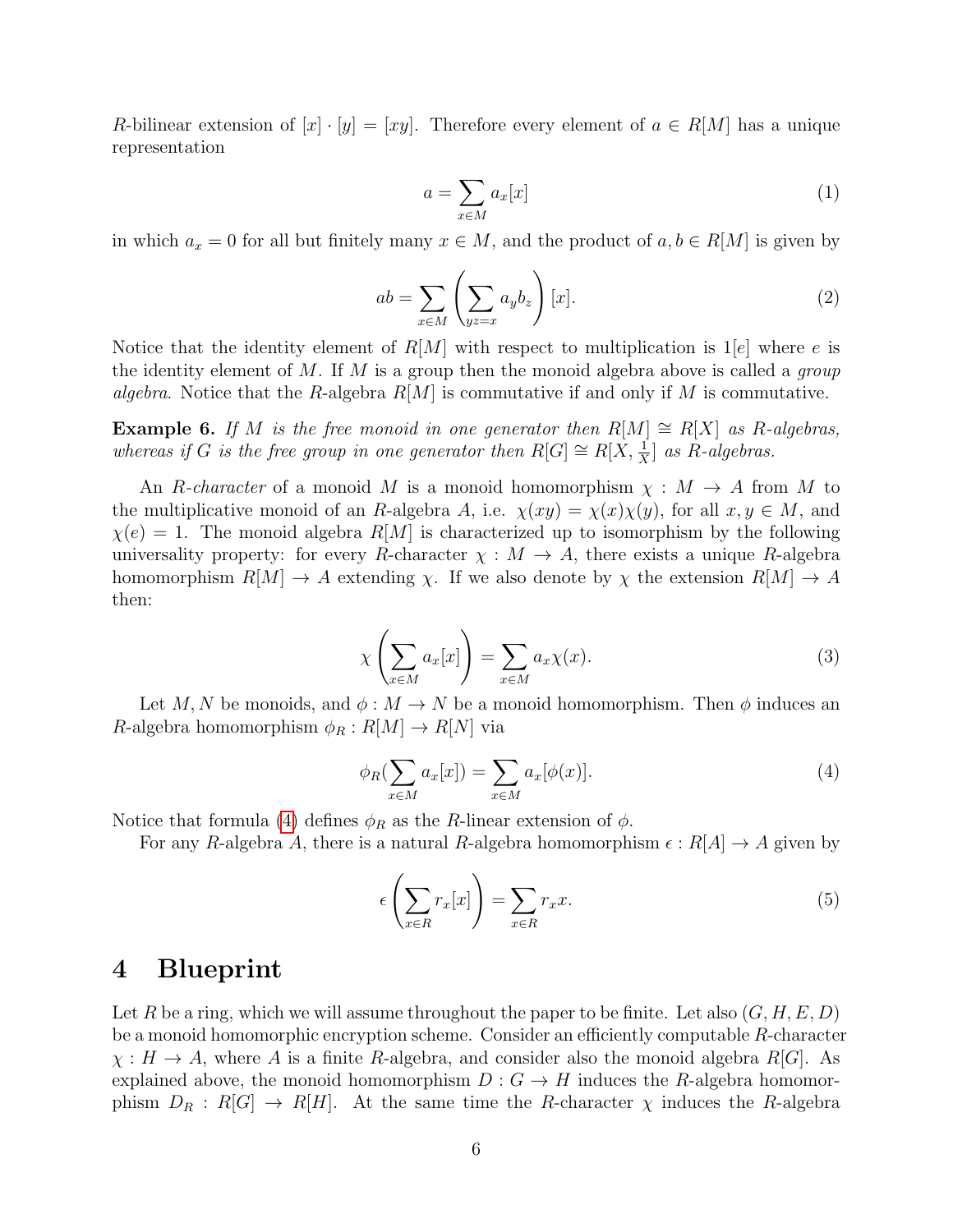homomorphism  $\chi_R : R[H] \to R[A]$ . We define the R-algebra homomorphism Dec as the composition Dec =  $\epsilon \circ \chi_R \circ D_R : R[G] \to R[H] \to R[A] \to A$ . It is easy to check that Dec is defined by the following formula:

$$
\operatorname{Dec}\left(\sum_{g\in G}a_g[g]\right)=\sum_{g\in G}a_g\chi(D(g)).
$$

Let us denote by S the image of  $\chi$  in A. For Dec to remain secure, one needs the assumption that  $|S| \geq 2$ , i.e.  $\chi$  is not the trivial character, a condition always assumed in our blueprint. We shall suppose that the pair  $(A, S)$  satisfies the following condition: there exist a fixed k-tuple  $(r_1, \ldots, r_k) \in R^k$ , where  $k \geq 1$ , such that the set containing the elements of the form  $\sum_{i=1}^{k} r_i s_i$  with  $s_i \in S$ ,  $\forall i$  (not necessarily distinct) is the whole R-algebra A. Notice that a necessary condition for the existence of such a tuple is that  $A$  is generated as an  $R$ -module by S. If this is not the case then A may be replaced by its R-submodule generated by S. Indeed, since S is closed under multiplication the R-submodule of A generated by S is an R-subalgebra of A. On the other hand, this necessary condition is not sufficient to ensure the existence of a tuple as above, however if S contains 0 the two conditions are equivalent because  $A$  is a finite ring.

Now, we describe the ring homomorphic encryption scheme  $(R[G], A, \text{Enc}, \text{Dec})$ :

• Enc: Let S be the image of  $\chi$  in A and consider a fixed tuple  $(r_1, \ldots, r_k) \in R^k$ , where  $k \geq 2$ , such that the set containing the elements of the form  $\sum_{i=1}^{k} r_i s_i$  with  $s_i \in S$  is the whole R-algebra A. For a plaintext  $m \in A$  consider  $(h_1, \ldots, h_k) \in H^k$  such that  $m = \sum_{i=1}^{k} r_i \chi(h_i)$ . Then

$$
Enc(m) = \sum_{i=1}^{k} r_i [E(h_i)].
$$

• Dec: The decryption algorithm is given by:

$$
\operatorname{Dec}\left(\sum_{g\in G}a_g[g]\right)=\sum_{g\in G}a_g\chi(D(g)).
$$

The main result of this section is the following:

**Theorem 7.** The encryption scheme  $(R[G], R, \text{Enc}, \text{Dec})$  is a ring homomorphic encryption scheme.

*Proof.* As we have seen above, given the homomorphic properties of D and  $\chi$  we get that Dec is actually a ring homomorphism. The security of the scheme is the same as the security of the monoid encryption scheme  $(G, H, E, D)$  since no information and no additional security was revealed or added through the steps describing the encryption algorithm. The choice of the generating set  $(r_1, \ldots, r_k)$  described in Enc ensures that the semantic security of the ring homomorphic encryption scheme reduces to the semantic security of the monoid homomorphic encryption scheme.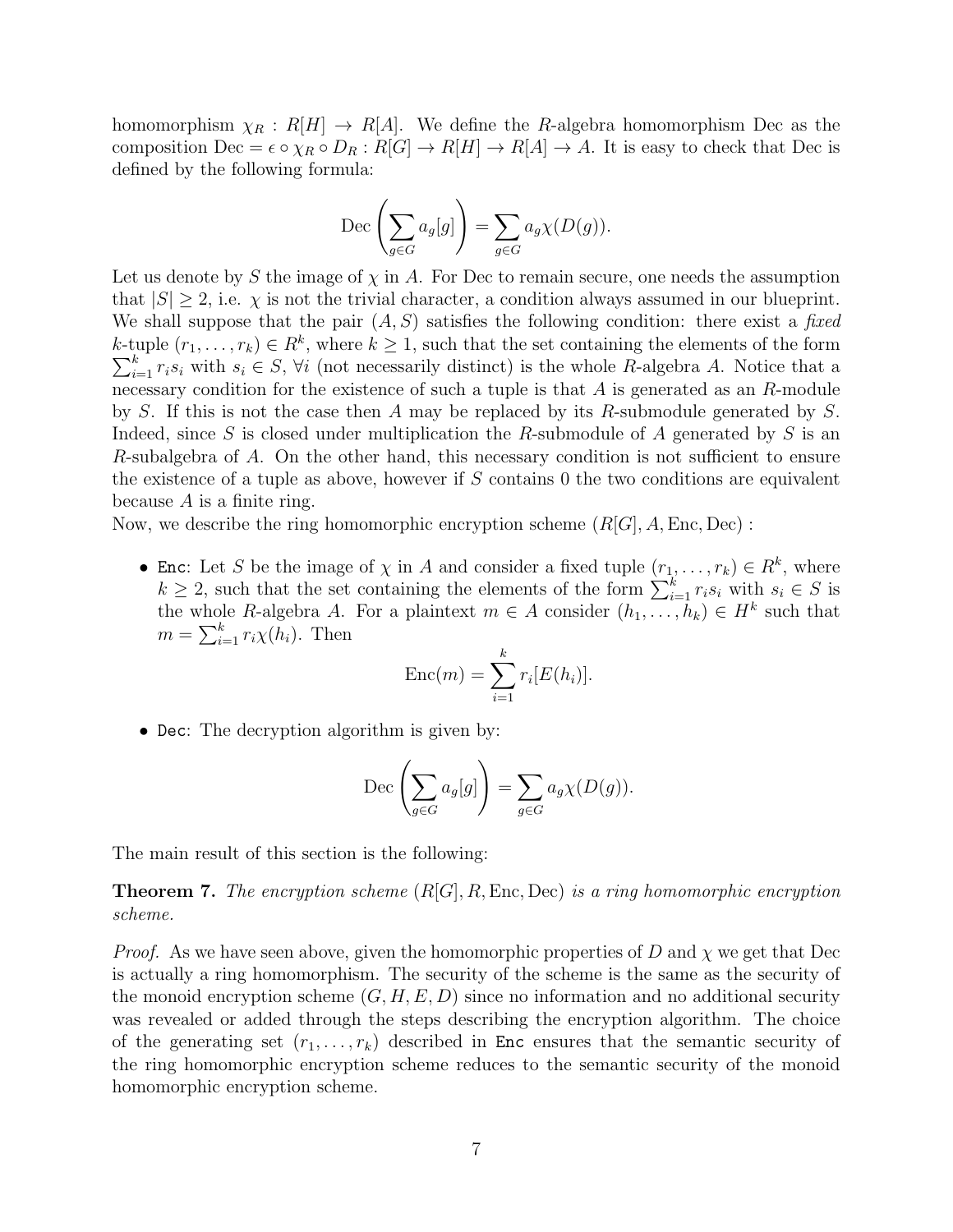One should make the difference (as we will notice in some examples bellow) between the probability of plaintexts generated by choosing random elements in S and producing the plaintext  $\sum_{i=1}^{k} r_i s_i$  and the probability of a certain plaintext to be encrypted. In essence the choice of the set  $(r_1, \ldots, r_k)$  ensures that no plaintext is left outside the encryption process. The bigger the set S is inside R the smaller the number  $k$  can be chosen.

The efficiency of the encryption scheme is k times less than the efficiency of the monoid homomorphic encryption scheme since basically the length of the ciphertext obtained by Enc is approximately k times the length of a ciphertext obtained by E. In particular, the encryption algorithm has polynomial size in the security parameter and the output has polynomial length in the same parameter if and only if the monoid homomorphic encryption scheme has. The decryption algorithm Dec has also the same efficiency as the algorithm D in the monoid homomorphic encryption scheme.

Having fixed the encryption scheme, the length of the ciphertexts obtained by performing algebraic computations is *finite* since all computations take place in  $R[G]$  which is a finite ring, i.e. the scheme is bounded.

In conclusion, all of the algebraic properties as well as the properties required for privacy and security are satisfied by the ring homomorphic encryption scheme constructed above if one starts with a private and secure monoid homomorphic encryption scheme.  $\Box$ 

Remark 8. Even though the ciphertext resulted by computing a polynomial on cyphertexts remains finite, its length is growing up to a certain point exponentially. The maximal length of an element in R[G] is huge for practical purposes. Therefore, for implementation in cloud computing, one needs an additional process to ensure a practical finiteness of an output after an algebraic manipulation on ciphertexts.

**Remark 9.** In general the plaintext space  $P$  need not be the whole R-algebra A, but just a subring of it. Therefore one can encrypt only the desired plaintexts. We will actually need this remark in the next examples.

Remark 10. The idea of producing FHE schemes out of a group homomorphic encryption scheme was also taken under consideration in [\[27\]](#page-16-9). However, the resulted encryption schemes therein are not bounded.

We end this section by mentioning that the blueprint works word-by-word for the case of semi-group homomorphic encryption schemes. The resulting scheme is a (non-unital) ring homomorphic encryption scheme. Also, even if we start with a *compact* monoidal encryption scheme, the above blueprint produces only a *bounded* ring homomorphic encryption scheme.

### 5 A ring HE scheme using Monoid Algebra

In this section we discuss the first example of a FHE scheme based on the above blueprint. Hereafter the ring R is the field  $\mathbf{F}_2$ . If  $(G, H, E, D)$  is a group homomorphic encryption scheme, since H is a group, the image of any character  $\chi : H \to A$  is also a group, so that if  $A = \mathbf{F}_2$  then any character is trivial. This is the reason why we need to consider an  $\mathbf{F}_2$ -algebra A different from  $\mathbf{F}_2$  itself and a group encryption scheme  $(G, H, E, D)$  such that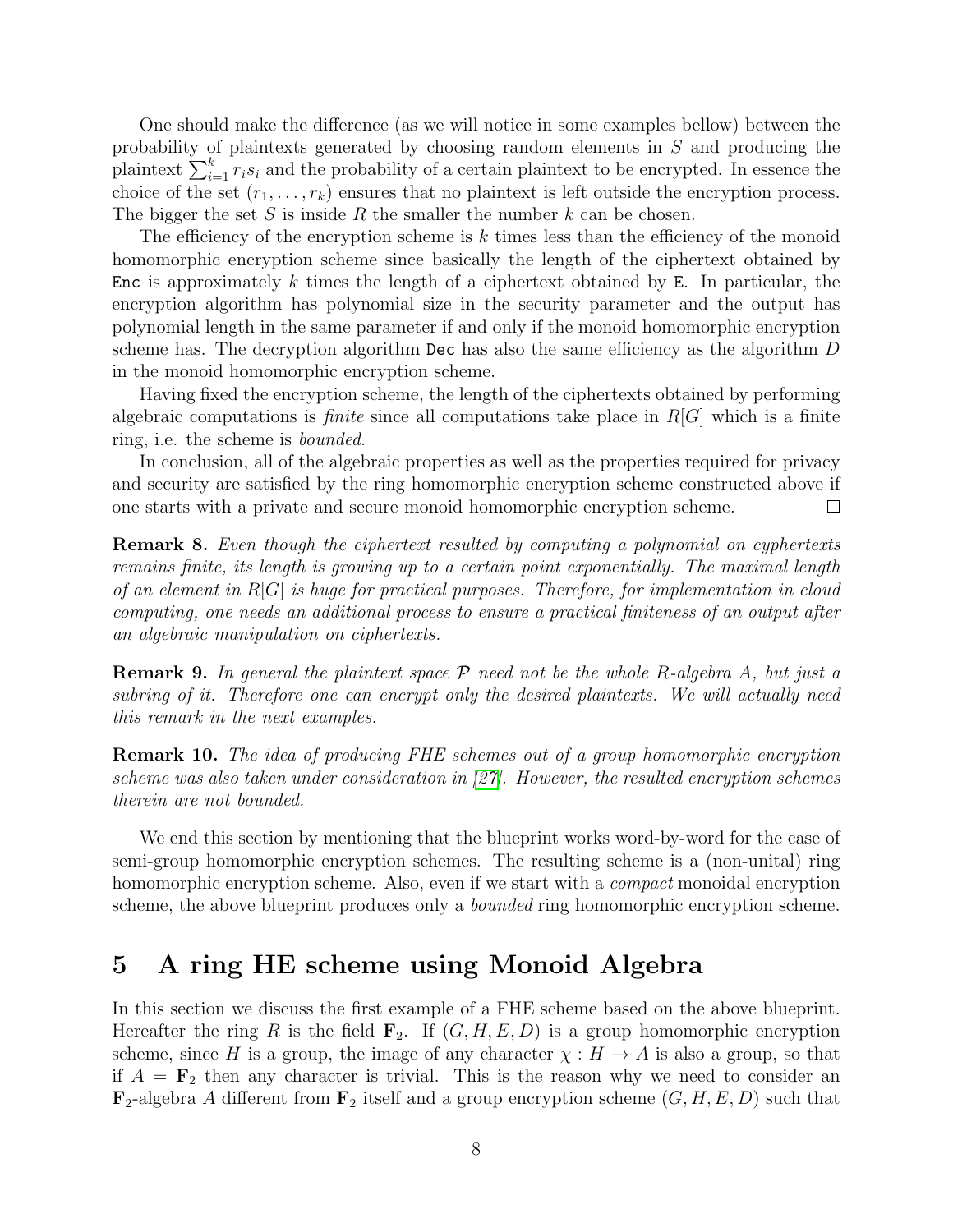there exist a nontrivial  $\mathbf{F}_2$ -character  $\chi : H \to A$  (in particular gcd( $|H|, |A^*| > 1$ ). The simplest (but not the most efficient) example of such situation is the following variant of Benaloh cryptosystem (cf. [\[5\]](#page-15-12)), which is an extension of the Goldwasser-Micali cryptosystem  $(cf. |20|).$ 

We proceed to the explicit description of the group encryption scheme we are referring to. Choose p, q two large primes such that  $p \equiv 1 \pmod{3}$ ,  $p \not\equiv 1 \pmod{9}$ ,  $q \equiv 1 \pmod{3}$ , and let  $N = p \cdot q$ . Let  $G := (\mathbf{Z}/N\mathbf{Z})^{\times}$  be the group of invertible elements mod N, and let  $\pi_p : (\mathbf{Z}/N\mathbf{Z})^{\times} \to (\mathbf{Z}/p\mathbf{Z})^{\times}$  and  $\pi_q : (\mathbf{Z}/N\mathbf{Z})^{\times} \to (\mathbf{Z}/q\mathbf{Z})^{\times}$  be the projection maps. Fix two primitive third roots of unity:  $\omega_p \in (\mathbf{Z}/p\mathbf{Z})^{\times}$  and  $\omega_q \in (\mathbf{Z}/q\mathbf{Z})^{\times}$ , i.e. let  $\omega_p = g_p^{\frac{p-1}{3}}$ , where  $g_p$ is a generator of the cyclic group  $(\mathbf{Z}/p\mathbf{Z})^{\times}$ , and similarly for  $\omega_q$ . We let  $\phi : (\mathbf{Z}/p\mathbf{Z})^{\times} \to \mathbf{Z}/3\mathbf{Z}$ be the group homomorphism defined by:  $\phi(x) = i$  if and only if  $x^{\frac{p-1}{3}} = \omega_p^{i \cdot \frac{p-1}{3}}$ . The morphism  $\phi$  is efficiently computable because raising x to the power  $\frac{p-1}{3}$  can be done in log p steps, and then by Fermat's Little Theorem  $x^{\frac{p-1}{3}}$  is a third root of unity modulo p, therefore  $x^{\frac{p-1}{3}} \in \{1, \omega_p, \omega_p^2\}$ , so that  $\phi$  is well defined if and only if  $p \not\equiv 1 \pmod{9}$ .

For encryption, let  $\eta$  be the unique element of G, such that  $\pi_p(\eta) = \omega_p$  and  $\pi_q(\eta) = \omega_q$ . The group encryption scheme  $(G, \mathbf{Z}/3\mathbf{Z}, E, D)$  is given as follows:

- Setup(1<sup> $\lambda$ </sup>): Choose two large enough primes (to ensure semantic security)  $p = p(\lambda)$ ,  $q =$  $q(\lambda)$  such that  $p \equiv 1 \pmod{3}$ ,  $p \not\equiv 1 \pmod{9}$ , and  $q \equiv 1 \pmod{3}$ .
- PublicKeygen: Set  $N = pq$ . Fix a primitive third root of unity modulo p, say  $\omega_p$ , and a primitive third root of unity modulo q, say  $\omega_q$ . Let  $\eta \in G$  be such that:  $\pi_p(\eta) = \omega_p$ and  $\pi_q(\eta) = \omega_q$ . The public key is the pair  $(N, \gamma) := \eta \cdot u^3$ , where u is a random element of G.
- SecretKeygen: The secret key is the prime  $p$ .
- E: To encrypt  $m \in \mathbb{Z}/3\mathbb{Z}$ , choose a random  $y \in G$  and let  $E(m) = \gamma^m y^3$ .
- D: The decryption of  $c \in G$  is given by  $D(c) = \phi(\pi_p(c))$ .

To describe the associated FHE scheme, let  $\mu_3 = \{1, \omega, \omega^2\}$  be the group of third roots of unity of  $\overline{F}_2$  (the algebraic closure of  $F_2$ ). Then the field with four elements consists of  $\mathbf{F}_4 = \{0, 1, \omega, \omega^2\}$  (here  $\omega$  satisfies the equation  $\omega^2 + \omega + 1 = 0$ ). Let  $A = \mathbf{F}_4$  and let the character  $\chi : \mathbf{Z}/3\mathbf{Z} \to \mathbf{F}_4$  be defined by  $m \mapsto \omega^m$ . Notice that  $\chi : \mathbf{Z}/3\mathbf{Z} \to \mathbf{F}_4^{\times}$  is an isomorphism of groups so that we shall denote by  $\chi^{-1}$  its inverse. Now the encryption and decryption algorithms of the FHE scheme are given by:

- Enc: To encrypt the bit  $m = 0$  encode  $\omega$  twice using the above scheme to get  $E_1(\chi^{-1}(\omega)), E_2(\chi^{-1}(\omega))$  and then set  $Enc(0) = [E_1(\chi^{-1}(\omega))] + [E_2(\chi^{-1}(\omega))].$ For  $m = 1$  let  $E_1(\chi^{-1}(\omega))$  and  $E_2(\chi^{-1}(\omega^2))$  be encryptions of  $\omega$  and  $\omega^2$  respectively, and set  $Enc(1) = [E_1(\chi^{-1}(\omega))] + [E_2(\chi^{-1}(\omega^2))].$
- Dec: For  $c = \sum_{g \in G} r_g[g] \in \mathbf{F}_2[G]$ , let  $Dec(c) = \sum_{g \in G} r_g \chi(D(g))$ .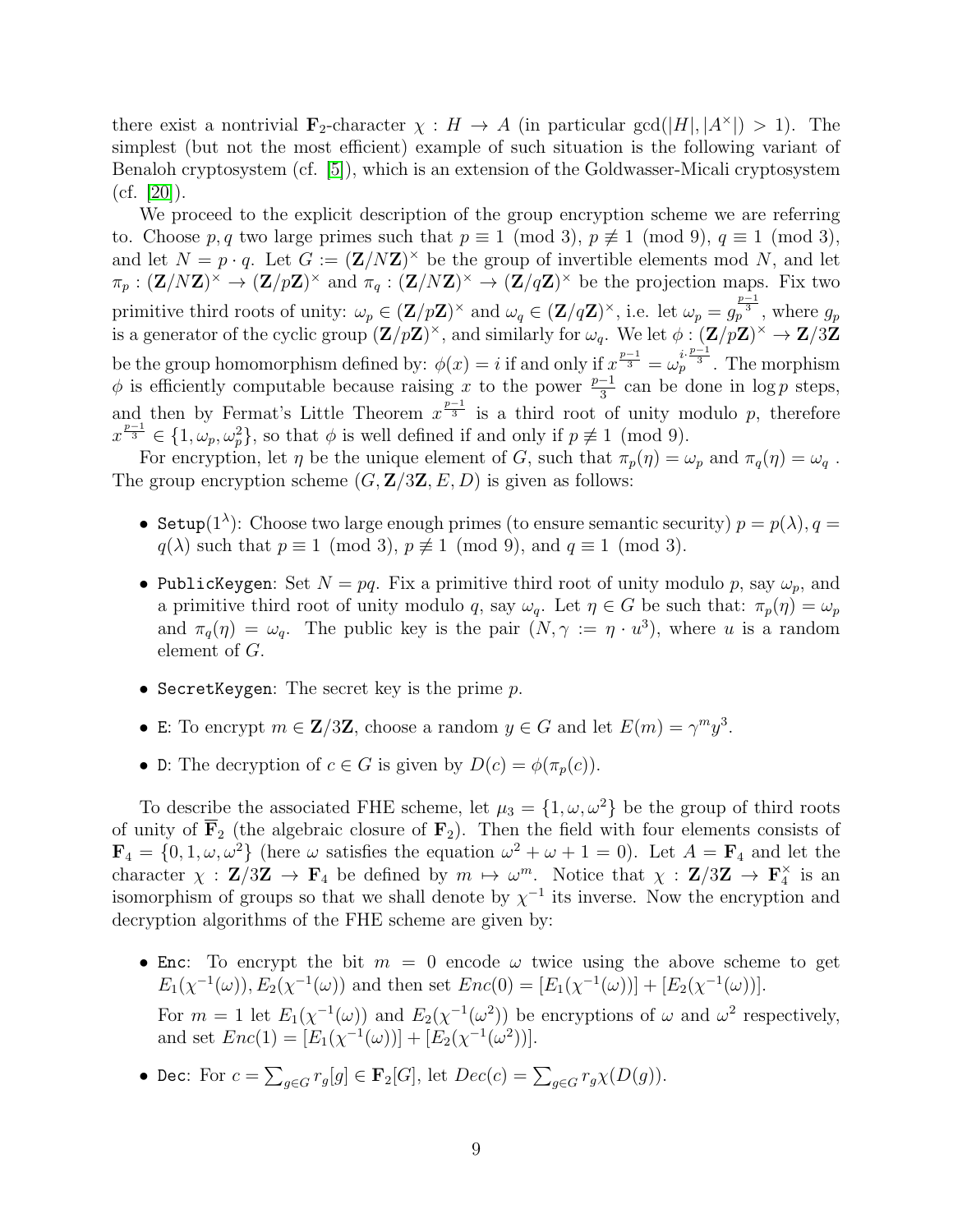One sees easily that the homomorphic properties and the security of the scheme are exactly as in the main theorem.

Remark 11. We notice that this encryption has another interesting feature. It detects with high probability if the message sent for encryption has been altered during the transmission. Concretely, for every bit encrypted as  $[g_1] + [g_2]$ , if one changes randomly the elements  $g_1$ and  $g_2$  there is a 1/2 probability that the altered ciphertext does not decrypt to 0 or 1 (but rather to  $\omega$  or  $\omega^2$ ). Of course, for a large text that has been tempered during the encryption, the probability of detecting if the message has been altered or not is very high. This feature is very useful in many applications and none of the "error"-based encryptions have it.

### 6 A symmetric bounded FHE scheme

#### 6.1  $k = 1$

As we mentioned above, there is a big amount of efficiency in the monoid algebra blueprint if one starts with a nontrivial (surjective) monoid homomorphic encryption  $(G,(\mathbf{F}_2,\cdot),E,D)$ . In fact, we shall see in a moment that the efficiency of the monoid algebra encryption is the same as for the monoid homomorphic encryption (i.e. one can choose  $k = 1$  in the blueprint encryption algorithm), while the size of the ciphertext which is an output of a circuit grows by the number of additions in the associated polynomial. This phenomenon is exactly the opposite to the growth in the size of the ciphertext encrypted by RLWE based schemes or other previous methods (where the costly operation is the multiplication).

We start by describing a monoid homomorphic encryption scheme, which is the most natural example for a scheme as in the blueprint with  $k = 1$ . Unfortunately, this scheme, in its incipient form, is vulnerable for the statistical attacks described bellow. We will describe afterwords an improvement which takes care of this vulnerability. We choose to present the simple scheme for the sake of the reader to follow better the ideas involved.

Let G be the set  $\mathbf{F}_2^n$ , with the monoid structure defined by component-wise multiplication. Basically,  $G$  is the commutative monoid generated by  $n$  idempotents with no "extra" relations. The scheme is defined as follows:

- Setup(1<sup> $\lambda$ </sup>): Choose the dimension parameter  $n = n(\lambda)$ , and the integers  $d = d(\lambda)$ ,  $s = s(\lambda)$  such that  $n = 2sd$ .
- SecretKeygen: Choose a subset S of  $\{1, 2, ..., n\}$  of size s. Set the secret key to be S.
- E: To encrypt a bit  $m \in \mathbf{F}_2$ , choose d random numbers  $i_1, i_2, ..., i_d$  from the set  $\{1, 2, ..., n\}$  such that there are exactly m of them in the secret key set S. Set  $E(m)$ to be the vector in G, whose components corresponding to the indices  $i_1, i_2, ..., i_d$  are equal to 0 and the others are equal to 1.
- D: To decrypt a cyphertext c using the secret key S, set  $D(c) = 0$  if c has at least one component equal to 0 corresponding to a index from S and  $D(c) = 1$ , otherwise.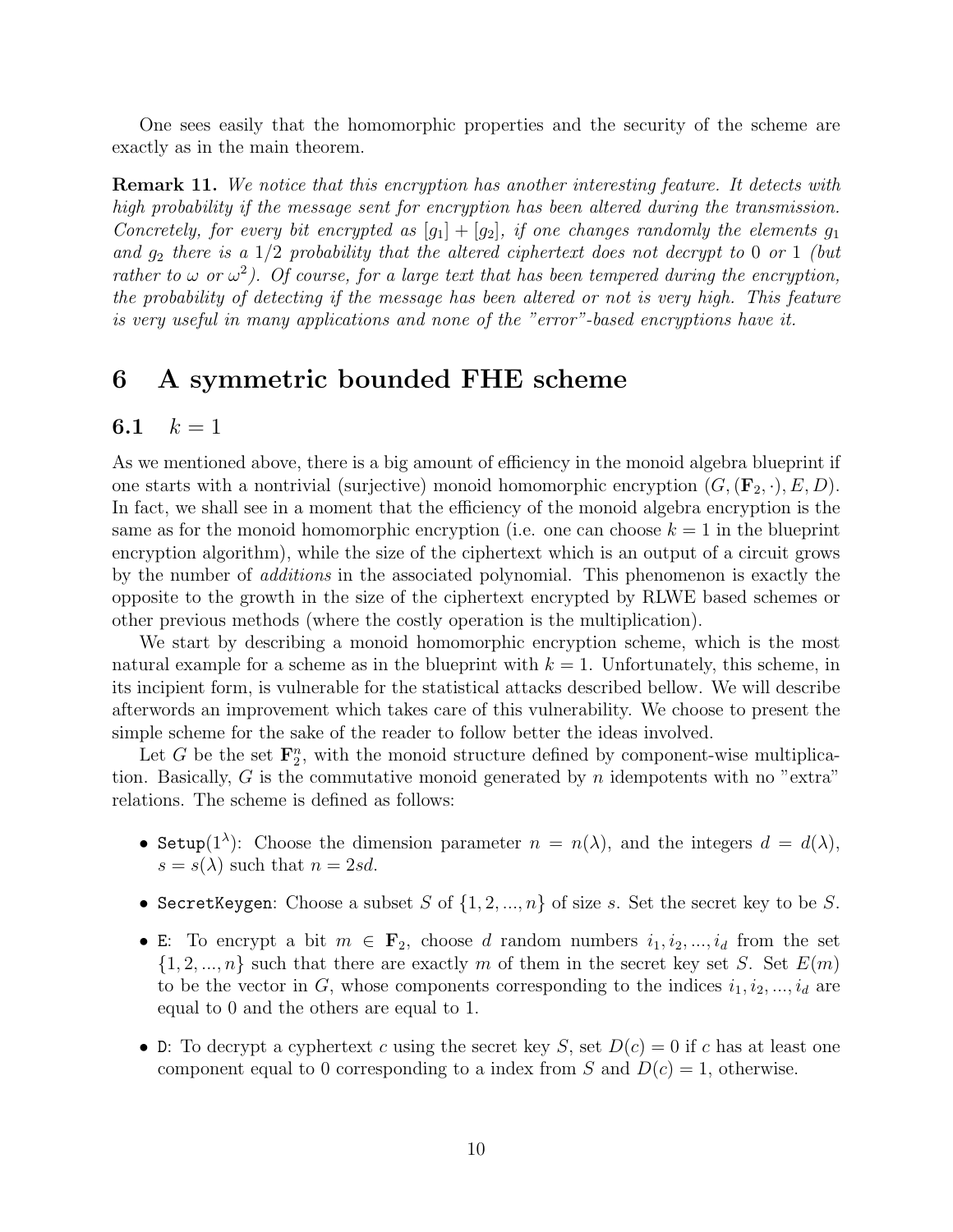**Correctness**. It is an easy exercise to check that  $D(c_1 \cdot c_2) = D(c_1) \cdot D(c_2)$ , so that the above scheme is a compact monoid homomorphic encryption scheme.

**Security.** We discuss first the security of the scheme under brute-force attack. To achieve  $2^{\lambda}$ security against brute-force attacks we require the parameters  $n, d, s$  to satisfy the following conditions  $s, d = \Theta(\lambda)$ , and since  $n = 2sd$  we obtain  $n = \Theta(\lambda^2)$ . Using brute-force attack an adversary needs to try  $\binom{n}{s}$  $s$ ) subsets of  $\{1, 2, ..., n\}$  in order to find the secret key S. Since by Stirling's formula  $\binom{n}{s}$  $s(s) = 2^{\omega(\lambda \log \lambda)}$  we obtain the required security. A more skilfull adversary that has access to an encrypted text can try the following attack: compute the relative frequency of occurrence of 0 on the  $i<sup>th</sup>$  component of ciphertexts. Of course, if the text is large enough, these relative frequencies are approximately equal to the corresponding probabilities. If  $i \in S$  then the probability that the i<sup>th</sup> component equals 0 is:  $\frac{1}{2} \cdot \frac{1}{s} + \frac{1}{2}$  $\frac{1}{2} \cdot 0 = \frac{1}{2s}$ . On the other hand, if  $i \notin S$  then the probability equals  $\frac{1}{2} \cdot \frac{d}{n-s} + \frac{1}{2}$  $\frac{1}{2} \cdot \frac{d-1}{n-s} = \frac{2d-1}{2(n-s)}$  $\frac{2d-1}{2(n-s)}$ . These two expressions must be equal, otherwise the adversary learns whether a component is in  $S$  or not, which gives nonnegligible information about  $S$  (in fact it almost determines  $S$ ). Equating the expressions we get that  $n = 2sd$ , which is the obstruction required in the Setup. Unfortunately, the above monoid encryption scheme is vulnerable to Known Plaintext Attack, Chosen Plaintext Attack and Chosen Ciphertext Attack (we refer to [\[4\]](#page-14-3) for definitions). Indeed, a list of encryptions of 1 reveals information about certain components that are not in  $S$ , so that if the list is long enough then the secret key S can be determined with high accuracy. The scheme can be modified in order to achieve security against the above attacks but not without affecting the efficiency in cloud computing.

The above scheme as it is presented above, seems to take care also of the above mentioned statistical attack. Unfortunately, this is not the case for an attack based on a even more attentive analysis of the statistics of the encrypted text. As we saw above, the condition  $n = 2sd$  imposed in the Setup, already guaranties that no information about the secret key (or the plaintext in that matter) can be drawn if one tries to use the mere statistical appearance of 0's and 1's in the plaintext by analyzing the 0 and 1 appearance in the cyphertext on a certain position. We call this, the first moment statistical attack. However, more information can be drawn if one considers pairs of indices (positions), or more generally, l-tuples of indices and compute for each of the  $2<sup>l</sup>$  possible configurations of 0 and 1 appearing on this tuples, the statistics in the cyphertext. We will call this the  $l^{th}$ -moment attack. Observing statistical differences can be useful in deducing information about the secret key with high probability. For example, in the above scheme, no two indices corresponding to the secret key are ever both equal to 0, so for such pair, the statistical appearance of  $(0, 0)$ is mathematically 0, while for any other type of pair of indices, the statistical appearance of  $(0, 0)$  is NOT zero.

On the other hand, if we can take care of the  $l^{th}$ -moment attack for any  $l \geq 1$ , then we can be sure that no other attack based on statistical analysis of the ciphertext can be designed since the statistics in this case is determined by its moments.

In what follows, we present the improved version of the above scheme. The algorithms that we will modify are the setup algorithm and the encryption algorithm. We shall discuss afterwords the security against the  $l^{th}$ -moment attack.

Setup(1<sup> $\lambda$ </sup>): Choose the dimension parameter  $n = n(\lambda)$ , and the integers  $d = d(\lambda) < s =$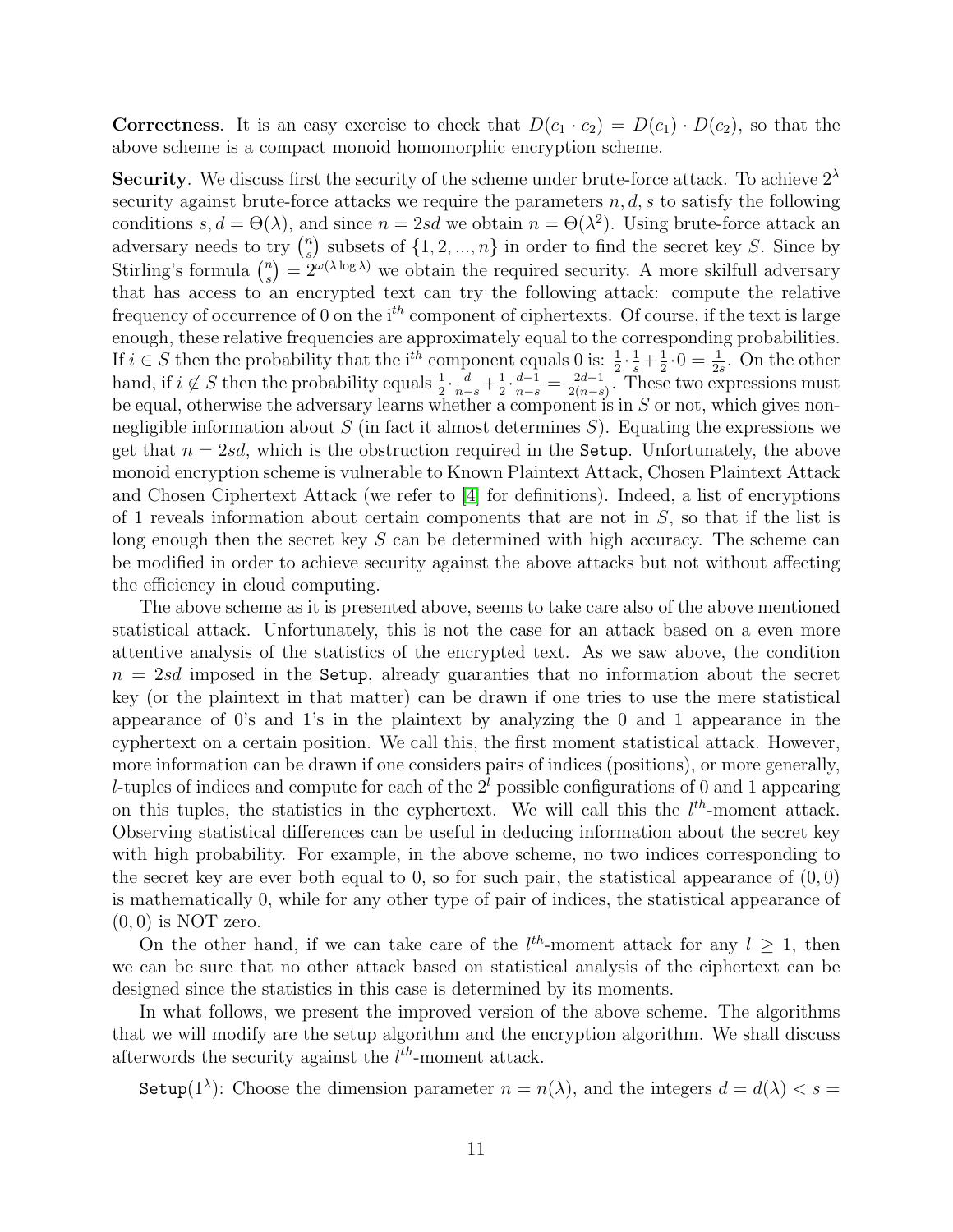$s(\lambda)$  to be defined as follows: Use the Simplex algorithm to solve the following problem: set  $P(k, u, v) := \frac{\binom{v-k}{u-k}}{\binom{v}{v}}$  $\frac{u-k}{v}$ . Fix  $\epsilon$  an acceptable statistical error (of order  $1/D$ , where D is the size of the document in clear).

Fix  $X = (X(1), \ldots, X(d))$  a random variable with probabilities to be determined by the Fix  $\Lambda = (\Lambda(1), \ldots, \Lambda(d))$  a random variable with probabilities to be determined<br>simplex algorithm. For each  $r = 1, \ldots, \sqrt{2d}$  and each  $i = 1, \ldots, r$ , set the expression

$$
E(X, i, r, s, d, n) := \sum_{k=1}^{d} X(k) (P(i, k, s) P(r-i, d-k, n-s) - P(r, d-k, n-s))
$$

where  $P(k, u, v)$  is set to be 0 if  $k > min(u, v)$ . The system of approximate equations to be solved takes the form:

$$
\left| E(X, i, r, s, d, n) - \frac{1}{2} P(r, d, n - s) \right| < \epsilon,
$$

for all *i*, *r* in the given range,  $X(k) \ge 0$  for all *k* and  $\sum_{k=1}^{d} X(k) = \frac{1}{2}$ .

SecretKeygen: Choose a subset Sk of  $\{1, 2, ..., n\}$  of size s. Set the secret key to be Sk.

E: To encrypt  $1 \in \mathbf{F}_2$ , choose d random numbers  $i_1, i_2, \ldots, i_d$  from the set  $\{1, 2, \ldots, n\}$ such that none of them is in the secret key set, Sk. Set  $E(1)$  to be the vector of length n with zeroes on the chosen positions and 1 everywhere else. To encrypt  $0 \in \mathbf{F}_2$ , choose k in  $\{1, \ldots, d\}$  with probability  $2X(k)$ . Choose k random positions in Sk and  $d - k$  random positions outside  $Sk$  and set  $E(0)$  to be the vector of length n with zeroes on the chosen positions and 1 everywhere else.

D: To decrypt a cyphertext c using the secret key  $Sk$ , set  $D(c) = 0$  if c has at least one component equal to 0 corresponding to an index from  $Sk$  and  $D(c) = 1$ , otherwise.

Efficiency. Now, let's see how this improves the efficiency in the FHE scheme obtained from the above monoid homomorphic scheme. First of all, we can take R to be equal to  $\mathbf{F}_2$ ,  $H = R$  and  $\chi$  to be the identity character. In this case, k in the **Enc** algorithm can be taken to be equal to 1, so that the size of an encrypted message will be  $\mathcal{O}(\lambda)$ . For a polynomial P associated to a circuit, the size of the encryption  $P(c_1, \ldots, c_r)$  will be at most  $L(P) \cdot n$ , where  $L(P)$  is the number of monomials of the polynomial P. Indeed, since each ciphertext  $c_i$  has length n, each monomial will still have n bits since the multiplication is done within G. Next, we formally add the monomials resulting in a length at most  $L(P) \cdot n$ .

This feature is very effective compared to other leveled FHE in the literature because the size of an output of a circuit applied to fresh ciphertexts is linear in the number of monomials of the polynomial associated to the circuit, which for a lot of applications is much smaller than its total depth (number of additions and multiplications).

In fact, in practice, the above scheme is far more efficient than the mathematical prediction since in practice one works only within a fixed range of values for the security parameter, etc. We ran the above simplex algorithm where we fixed as acceptable statistical error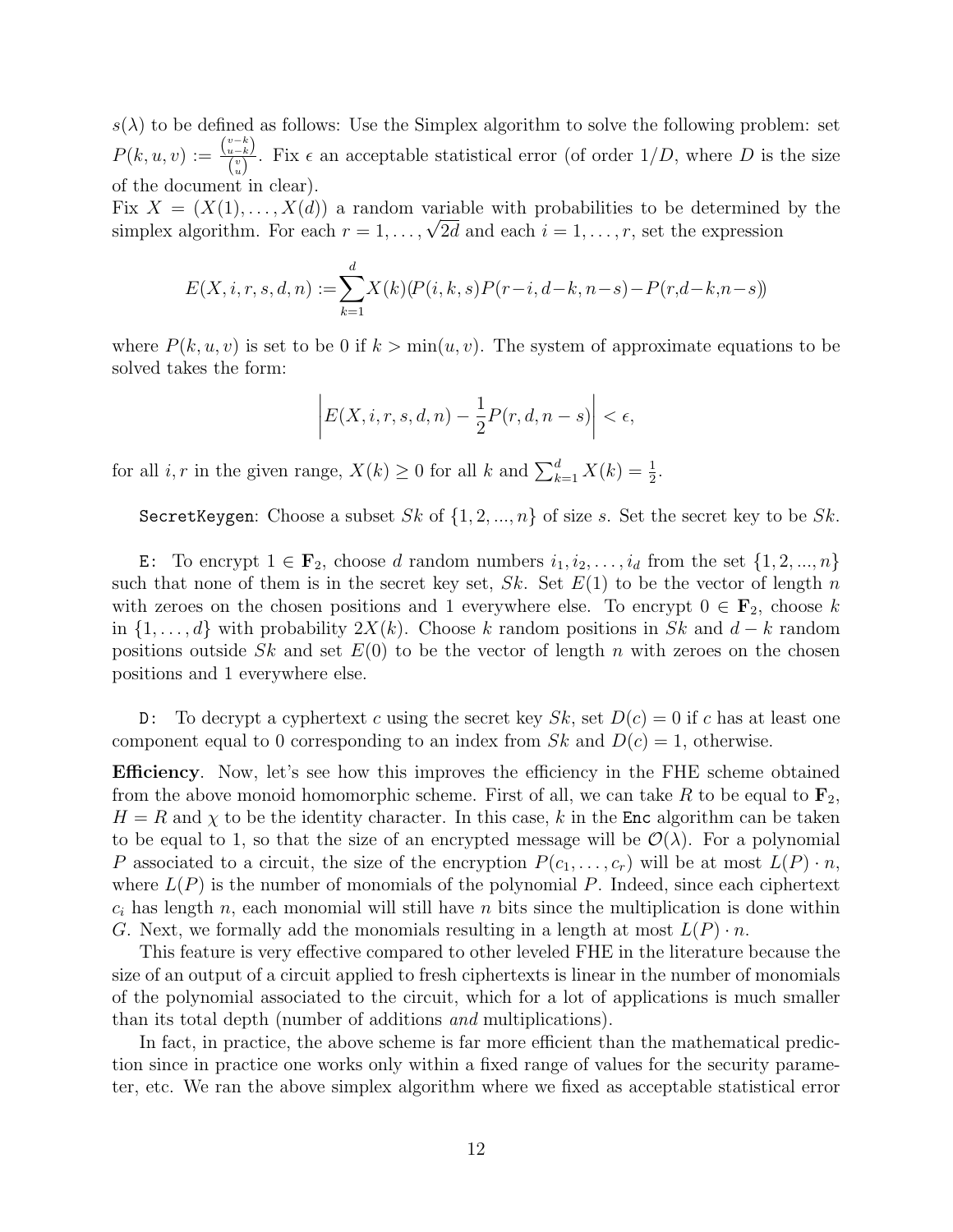$\epsilon = 2^{-30}$  and found an acceptable range of solutions for  $(d, s, n) = (22, 31, 1010)$ . The solution is found almost instantaneously on a regular PC (our algorithm, which can be improved, found it in 0.17 sec on a 2.66 GHz I7, 8Gb RAM). In fact, the solution will guaranty that no r-tuple statistics will reveal significant information because already at the  $6<sup>th</sup>$  moment (which is guarantied by the simplex algorithm to reveal no information), the probability of encryption with a fixed 6-tuple is less than  $\epsilon$ . The brute force attack is also impossible since  $\binom{1010}{31}$  is of order  $2^{196}$ , which is far beyond today's (or near future) capacity of processing. Therefore, for documents of size of Gb-order, our encryption is proved to be secure and sufficiently efficient.

### 6.2  $k = 2$

There is a simple way to improve the scheme so it becomes secure for KPA, CPA, etc: one can choose  $k = 2$  in the blueprint, i.e.  $Enc(0) := [E_1(0)] + [E_2(0)]$  or  $[E_1(1)] + [E_2(1)]$  while  $Enc(1) := [E_1(0)] + [E_2(1)]$  or  $[E_1(1)] + [E_2(0)]$ , where by "or", we mean uniformly chosen.

Now the scheme becomes resistant to KPA and CPA because one is unable to separate the components of  $Enc(m)$  which correspond to  $E(0)$  or to  $E(1)$ . Thus the only possible attacks would be those discussed above.

The drawback of this scheme, besides the fact that fresh ciphertexts have double sizes, is that the size of the ciphertext grows exponentially (up to some finite point) with the multiplicative depth of a circuit, making the practical implementation rather unattractive. The scheme behaves exactly as the scheme presented in section 5.

The ring homomorphic encryption scheme described above can be transformed into a public key encryption scheme using lists of encryptions of 0 and 1 (see [\[30\]](#page-16-11)). However, the size of fresh ciphertexts will become too large to practically implement the scheme.

It becomes clear that for a practical implementation of encryption schemes produced by the blueprint presented above, one needs yet another algorithm, which may be called generically "compactification", that takes as input a large size ciphertext and outputs an equivalent ciphertext with lower (practically manageable) size. This process is similar in essence with the reliniarization/key switching processes in the RLWE-based algorithms. The drawback in the later algorithms is the growth of the noise which is solved using the techniques mentioned earlier. In our case the drawback is the size of the ciphertext after evaluation.

#### 6.3 A previous example

The example in the previous section is not the first monoid homomorphic encryption scheme over the monoid  $(\mathbf{F}_2, \cdot)$ . The first one, to our knowledge, is the scheme presented in [\[31\]](#page-17-5). This scheme is secure but there is a downside; more precisely the scheme is capable to decode correctly any "AND" operation with overwhelming probability (more precisely, that is  $1 - \frac{1}{2l}$  $\frac{1}{2^l}$ ). In other words, the scheme does not satisfy the equality  $D(x \cdot y) = D(x) \cdot D(y)$ for any ciphertexts  $x$  and  $y$ . To describe the scheme we shall use the group homomorphic encryption scheme of Goldwasser-Micali. Since the scheme is well known we decided not to recall it here (see [\[20\]](#page-16-10) for details).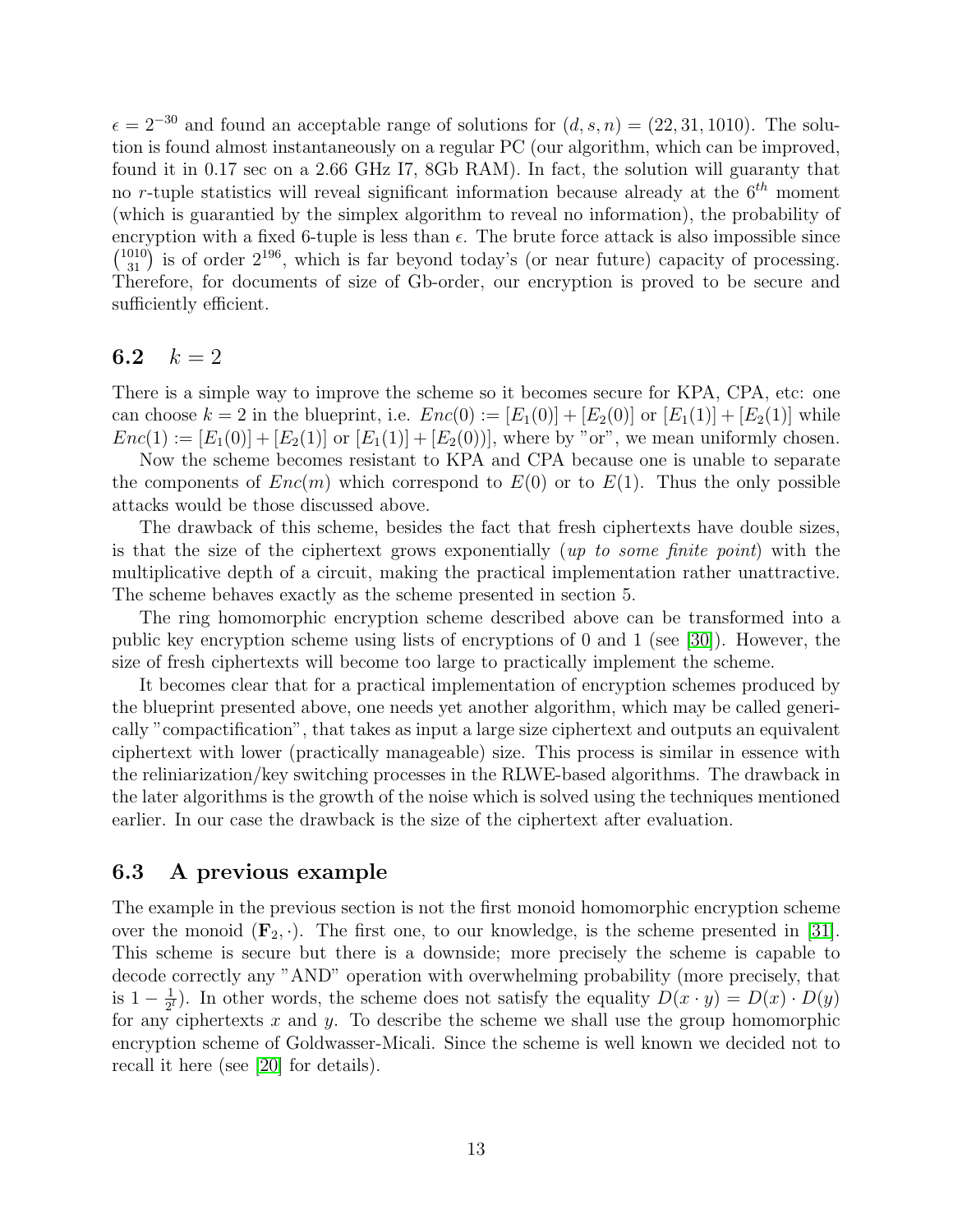- Setup(1<sup> $\lambda$ </sup>): Choose two large primes  $p = p(\lambda)$ ,  $q = q(\lambda)$  to ensure security of the Goldwasser-Micali scheme. Choose  $\ell = \ell(\lambda)$  of size  $O(\lambda)$ .
- Keygen: Compute  $N = pq$ . The public key is the same as in the Goldwasser-Micali scheme. The secret key is  $p$  or  $q$ .
- E: If  $m = 1$  set  $v = (0, ..., 0) \in \mathbf{F}_2^{\ell}$ . If  $m = 0$  set  $v = (v_1, ..., v_n) \in \mathbf{F}_2^{\ell}$ , where the components  $v_i$  are randomly chosen in  $\{0, 1\}$ , such that not all are equal to 0. Encrypt each component of v with the Goldwasser-Micali scheme to get a vector in  $[(\mathbf{Z}/N\mathbf{Z})^{\times}]^{\ell}$ .
- D: To recover the plaintext from the cyphertext  $c \in [(\mathbf{Z}/N\mathbf{Z})^{\times}]^{\ell}$ , first decrypt each component of  $c$ , and then if the obtained vector is the 0-vector the message decrypts to 1, else to 0.

It is easy to see that the semantic security of this scheme reduces down to the security of the Goldwasser-Micali scheme. Let us describe the AND operation on the ciphertext space. Let x and y be two ciphertexts then  $z := AND(x, y)$  is defined as follows:

1. Choose uniformly at random two  $\ell \times \ell$  matrices over  $\mathbf{F}_2$  until two nonsingular matrices  $A = (a_{ij})$  and  $B = (b_{ij})$  are found.

2. Let 
$$
x = (x_1, ... x_\ell), y = (y_1, ... y_\ell)
$$
. Compute  $v = (v_1, ..., v_\ell)$ , where

$$
v_i = \prod_{j, a_{ij}=1} x_j \cdot \prod_{j, b_{ij}=1} y_j.
$$

3. Pick uniformly at random  $r_1, ..., r_\ell \in (\mathbf{Z}/N\mathbf{Z})^\times$  and set  $z = (r_1^2v_1, ..., r_\ell^2v_\ell)$ . Correctness. It is an easy exercise to check that the probability

$$
P(D(AND(x, y)) = D(x) \cdot D(y)) > 1 - \frac{1}{2^{\ell}}.
$$

We can apply our blueprint to this monoid encryption scheme to produce a ring homomorphic encryption scheme over  $\mathbf{F}_2$ . A simple computation shows that in the resulted scheme the decryption algorithm evaluates correctly a ciphertext obtained by a homomorphic evaluation of a circuit C with probability of size  $1 - \frac{L}{2l}$  $\frac{L}{2^l}$ , where  $L = L(P_{\mathcal{C}})$  is the number of monomials (of degree at least 2) of the polynomial attached to  $\mathcal{C}$ . Therefore, the resulted scheme is only leveled.

### 7 Conclusions

1) In the case of the encryption scheme described in Section 5 the maximal length of an output of a circuit is the cardinality of  $G$ . Using Goldwasser-Micali cryptosystem, in order to achieve secure encryption, one takes  $n := Log(|G|) = 2048$ , therefore a maximal output would have  $2048 \cdot 2^{2048}$  bits which is totally unpractical (see the discussion in Section [1.2\)](#page-1-0). Our blueprint however, can use any group homomorphic encryption scheme. For a group homomorphic encryption schemes which is based on the discrete logarithm problem, the size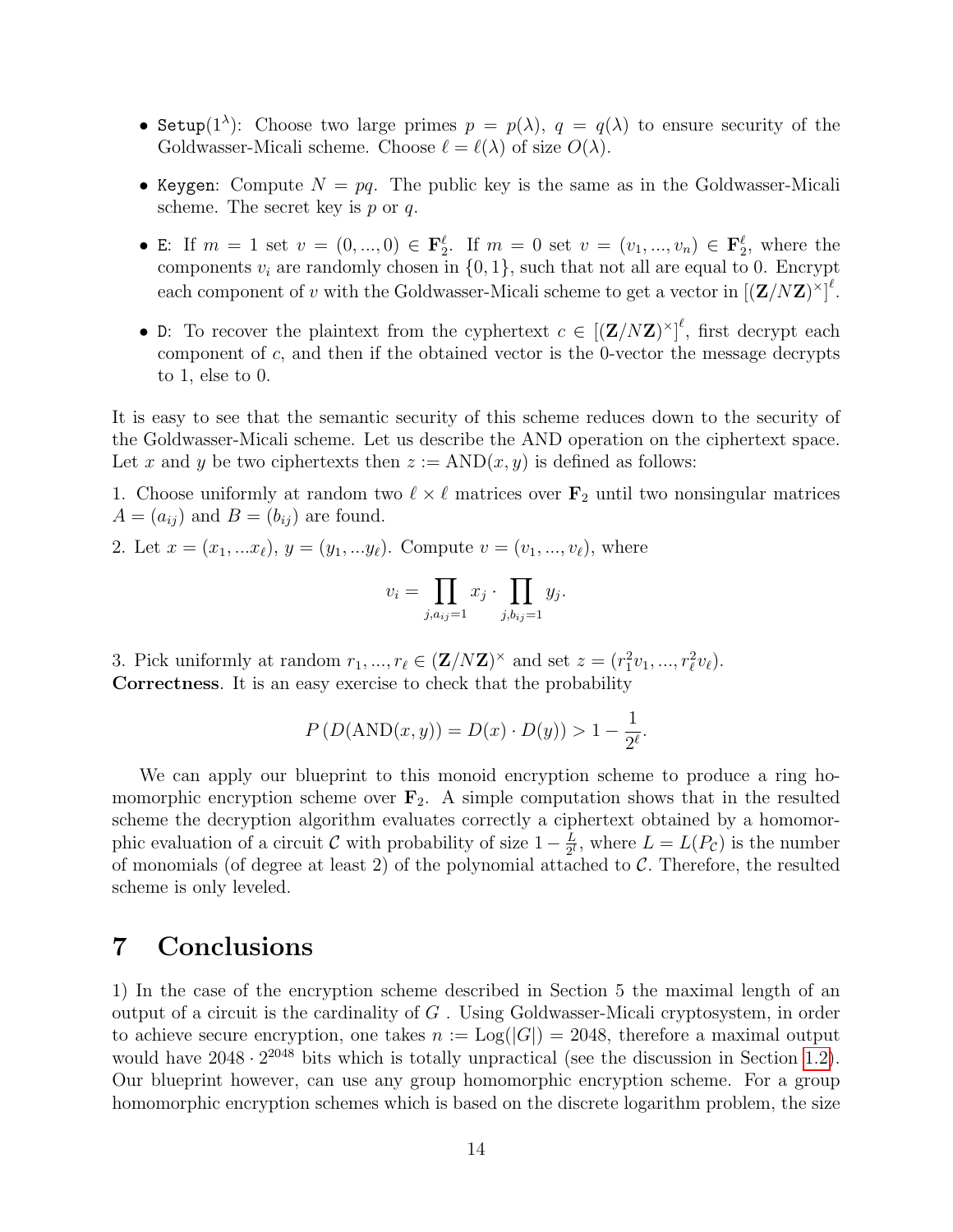of the cyphertext space is required to be at least  $2^{160}$  in size (see [\[32\]](#page-17-6) and [\[34\]](#page-17-7)), therefore in our blueprint the maximal size of an output would require around  $160 \cdot 2^{160}$  bits which is again not practical, but is much closer to what we mean by practical. This size is actually reachable up to a small constant using ECC or HECC.

2) From a theoretical point of view, it is better to see the encryption process described in section 6 as a stochastic process in order to get better performance. However, in the practical range that our scheme works, it doesn't seem to get much better than the scheme presented above. One idea of making the encryption process to be stochastic is to attach to each of the n positions a probability vector, where the component  $k$  corresponds to the extraction probability of that position in the case the encryption has k zeroes corresponding to the secret key. The simplex algorithm becomes a stochastic simplex algorithm, which in practice is hard to compute. But this strategy doesn't necessarily get stuck; one can use dynamic procedures to compute on the run those probabilities: during the encryption process, modify accordingly the probabilities so the moment's deviation gets within the accepted error. (One could call this, AI encryption strategy).

3) The authors' work in progress can actually prove that in a very well defined manner these two examples of encryption schemes are essential examples of commutative ring homomorphic encryption schemes over  $\mathbf{F}_2$ . These two examples correspond to semigroup algebra homomorphic encryption schemes where the semigroup has only one idempotent, respectively the semigroup is made up only of idempotents.

# Acknowledgments

This work was partially supported by the Romanian National Authority for Scientific Research (CNCS-UEFISCDI) under the project PN-II-PT-PCCA-2011-3 (ctr. 19/2012).

# References

- <span id="page-14-1"></span>[1] Albrecht, M.R., Farshim, P., Faugère, J.-C., Perret, L.: *Polly Cracker, Revisited*, In Lee, D.H. ed., ASIACRYPT 2011, Lecture Notes in Computer Science, vol. 7073, Springer, 2011, pp. 179196.
- <span id="page-14-2"></span>[2] Armknecht, F., Katzenbeisser, S., Peter, A.: Group Homomorphic Encryption: Characterizations, Impossibility Results, and Applications , in Designs, Codes and Cryptography, vol. 67, no. 2, 2013, pp. 209 - 232.
- <span id="page-14-0"></span>[3] Barkee, B., Can, D.C., Ecks, J., Moriarty, T., Ree, R.F.: Why you cannot even hope to use Gröbner bases in public key cryptography: An open letter to a scientist who failed and a challenge to those who have not yet failed, Journal of Symbolic Computations 18(6), 1994, pp. 497501.
- <span id="page-14-3"></span>[4] Bellare, M., Desai, A., Jokipii, E., Rogaway, P.: A concrete security treatment of symmetric encryption, In Proceedings of the 38th Symposium on Foundations on Computer Science, IEEE, 1997, pp. 394 - 403.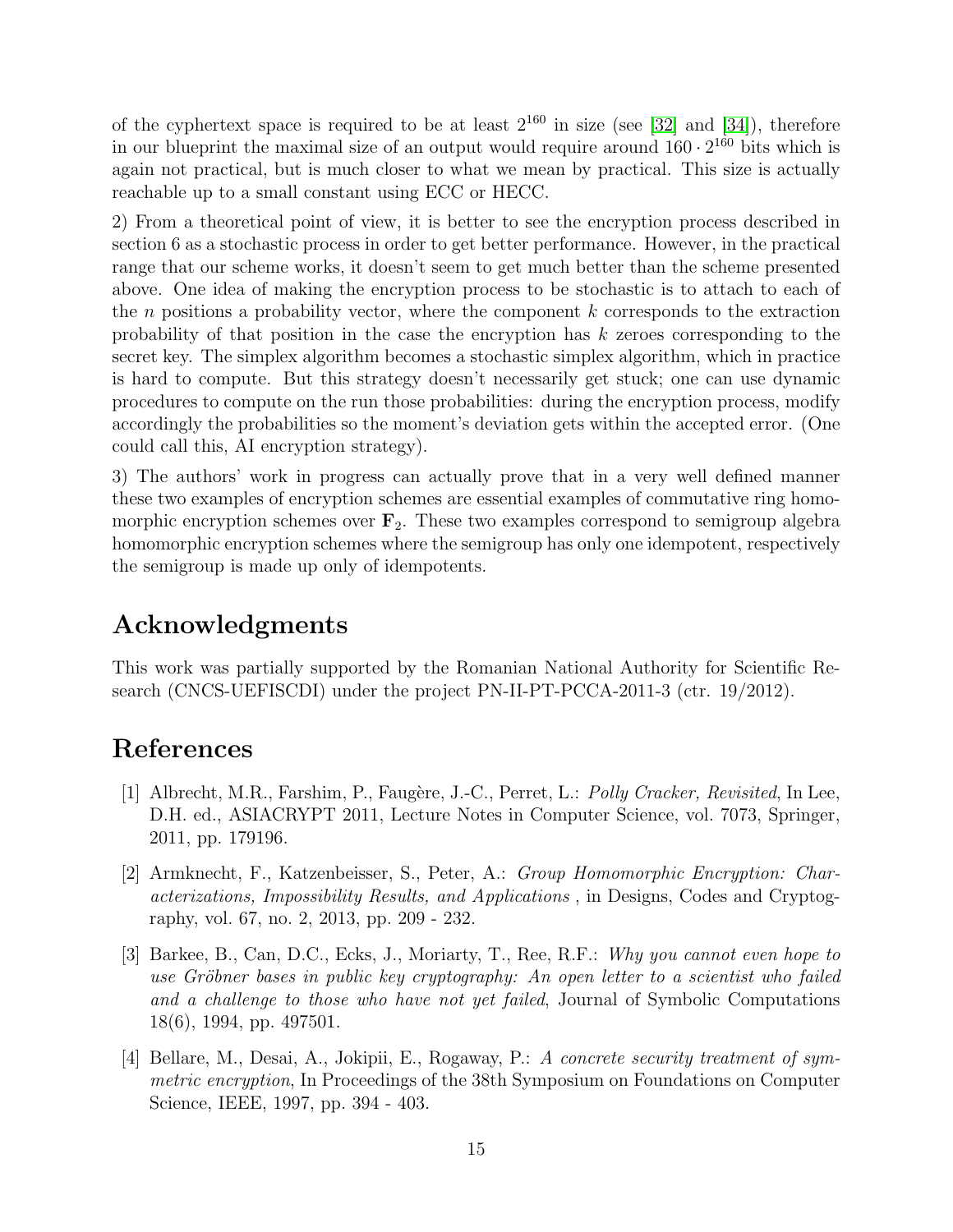- <span id="page-15-12"></span>[5] Benaloh, J.: Dense Probabilistic Encryption, in Proceedings of the Workshop on Selected Areas of Cryptography, 1994, pp. 120 - 128.
- <span id="page-15-5"></span>[6] Brakerski, Z., Vaikuntanathan, V.: Efficient fully homomorphic encryption from (standard) LWE, R. Ostrovsky editor, IEEE 52nd Annual Symposium on Foundations of Computer Science, FOCS 2011, Palm Springs 2011, pp. 97 - 106, unpublished, longer version available at eprint.iacr.org/2011/344.pdf .
- <span id="page-15-7"></span>[7] Brakerski, Z.: Fully homomorphic encryption without modulus switching from classical GapSVP, In CRYPTO 2012, pp. 868 - 886.
- <span id="page-15-6"></span>[8] Brakerski, Z., Gentry, C., Vaikuntanathan, V.: (Leveled) fully homomorphic encryption without bootstrapping, Proceedings of the 3rd Innovations in Theoretical Computer Science Conference, ITCS 2012, pp. 309 - 325.
- <span id="page-15-10"></span>[9] Broadbent,A., Jeffery, S.: Quantum homomorphic encryption for circuits of low T-gate complexity, arXiv:1412.8766v2
- <span id="page-15-4"></span>[10] Coron, J-S., Mandal, A., Naccache, D., Tibouchi, M.: Fully homomorphic encryption over the integers with shorter public keys, P. Rogaway editor, Advances in Cryptology - CRYPTO 2011 - 31st Annual Cryptology Conference, Santa Barbara 2011, Lecture Notes in Computer Science, vol. 6841, Springer, 2011, pp. 487 - 504.
- <span id="page-15-2"></span>[11] dit Vehel, F.L., Marinari, M.G., Perret, L., Traverso, C.: A survey on Polly Cracker systems, In: Gröbner Bases, Coding and Cryptography, Springer, 2009, pp. 285 - 305.
- <span id="page-15-8"></span>[12] Ducas, L., Micciancio, D.: FHEW: Homomorphic Encryption Bootstrapping in less than a second, Advances in Cryptology - EUROCRYPT 2015, Lecture Notes in Computer Science, Vol. 9056, 2015, pp. 617 - 640.
- <span id="page-15-1"></span>[13] Fellows, M., Koblitz, N.: *Combinatorial cryptosystems galore!*, In Finite Fields: Theory, Applications, and Algorithms, vol. 168 of Contemporary Mathematics, AMS 1994, pp. 51 - 61.
- <span id="page-15-0"></span>[14] Gentry, C.: A fully homomorphic encryption scheme, PhD thesis, Stanford University, 2009.
- <span id="page-15-3"></span>[15] Gentry, C.: Fully homomorphic encryption using ideal lattices, In STOC 2009, Proceedings of the 41st annual ACM symposium on Theory of computing, pp. 169 - 178.
- <span id="page-15-11"></span>[16] Gentry, C.: Computing arbitrary functions of encrypted data, Communications of the ACM, Vol. 53, Issue 3, March 2010, pp. 97 - 105.
- <span id="page-15-9"></span>[17] Gentry, C., Halevi, S., Smart N.P.: Better Bootstrapping in Fully Homomorphic Encryption, Public Key Cryptography - PKC 2012, Lecture Notes in Computer Science, Vol. 7293, 2012, pp. 1 - 16.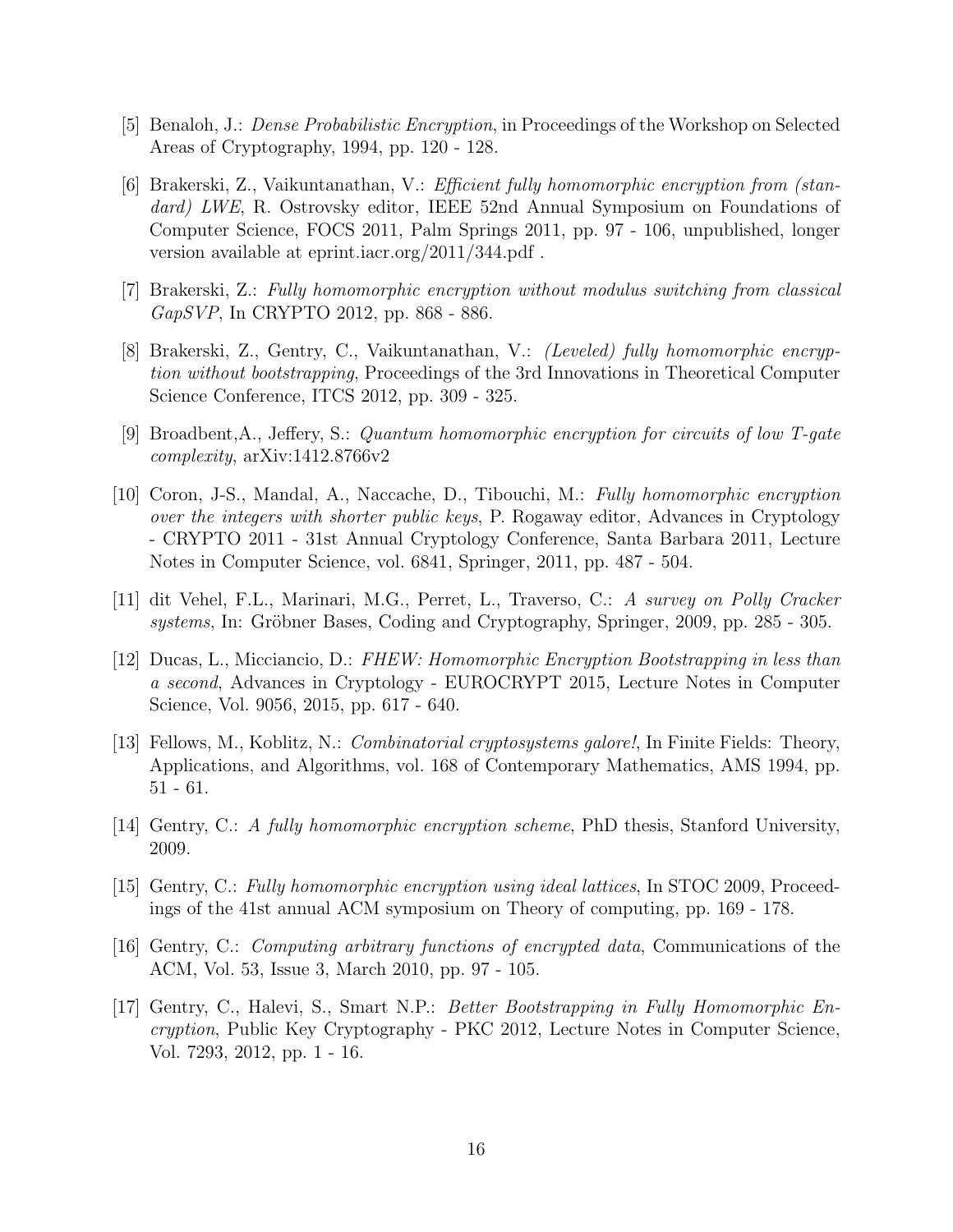- <span id="page-16-4"></span>[18] Gentry, C., Sahai, A., Waters, B.: Homomorphic Encryption from Learning with Errors: Conceptually-Simpler, Asymptotically-Faster, Attribute-Based, Advances in Cryptology - CRYPTO 2013, Lecture Notes in Computer Science, Vol. 8042, 2013, pp. 75 - 92.
- <span id="page-16-2"></span>[19] Goldreich, O., Goldwasser, S., Halevi, S.: Public-key cryptosystems from lattice reduction problems, Advances in Cryptology - CRYPTO 1997, Vol. 1294 of Lecture Notes in Computer Science, pp. 112 - 131.
- <span id="page-16-10"></span>[20] Goldwasser, S., Micali, S.: Probabilistic Encryption, Journal of Computer and System Sciences 28, 1984, pp. 270 - 299.
- <span id="page-16-8"></span>[21] Grigoriev, D., Ponomarenko, I.: Homomorphic Public-Key Cryptosystems over Groups and Rings, Quaderni di Mathematica, Vol. 13, 2004, pp. 304 - 325.
- <span id="page-16-6"></span>[22] Halevi, S., Shoup, V.: Algorithms in HElib, Garay, J.A. and Gennaro, R. editors; CRYPTO 2014, Part I, Lecture Notes in Computer Science, Vol. 8616, Springer, 2014, pp. 554 - 571.
- <span id="page-16-7"></span>[23] Halevi, S., Shoup, V.: Bootstrapping for HElib, Advances in Cryptology - EUROCRYPT 2015, Lecture Notes in Computer Science, Vol. 9056, 2015, pp 641 - 670.
- <span id="page-16-5"></span>[24] Herold, G.: Polly Cracker, Revisited, Revisited, Proceedings of 15th International Conference on Practice and Theory in Public Key Cryptography, Lecture Notes in Computer Science, vol. 7293, Springer, 2012, pp. 17 - 33.
- <span id="page-16-1"></span>[25] Hoffstein, J., Pipher, J., Silverman, J.H.: NTRU: A Ring Based Public Key Cryptosystem, Algorithmic Number Theory (ANTS III), Portland, June 1998, Lecture Notes in Computer Science 1423 (J.P. Buhler, ed.), Springer-Verlag, Berlin, 1998, pp. 267 - 288.
- [26] Hoffstein, J., Pipher, J., Silverman, J.H.: NSS: an NTRU lattice-based signature scheme, Advances in cryptology - EUROCRYPT 2001, Innsbruck, Lecture Notes in Computer Science, Vol. 2045, Springer, 2001, pp. 211 - 228.
- <span id="page-16-9"></span>[27] Melchor, C.A., Gaborit, P., Herranz, J.: Additively Homomorphic Encryption with d-Operand Multiplications, Advances in Cryptology - CRYPTO 2010, Lecture Notes in Computer Science, vol. 6223, Springer, 2010, pp. 138 - 154.
- <span id="page-16-0"></span>[28] Rivest, R., Adleman, L., Dertouzos, M.: On data banks and privacy homomorphisms, In Foundations of Secure Computation, Academic Press, 1978, pp. 169 - 177.
- <span id="page-16-3"></span>[29] Regev, O.: On lattices, learning with errors, random linear codes, and cryptography, In Proceedings of the Thirty-Seventh Annual ACM Symposium on Theory of Computing, STOC 2005, pp. 84 - 93. .
- <span id="page-16-11"></span>[30] Rothblum, R.: Homomorphic Encryption: From Private-Key to Public-Key, Theory of Cryptography, Lecture Notes in Computer Science, Vol. 6597, 2011, pp. 219 - 234.